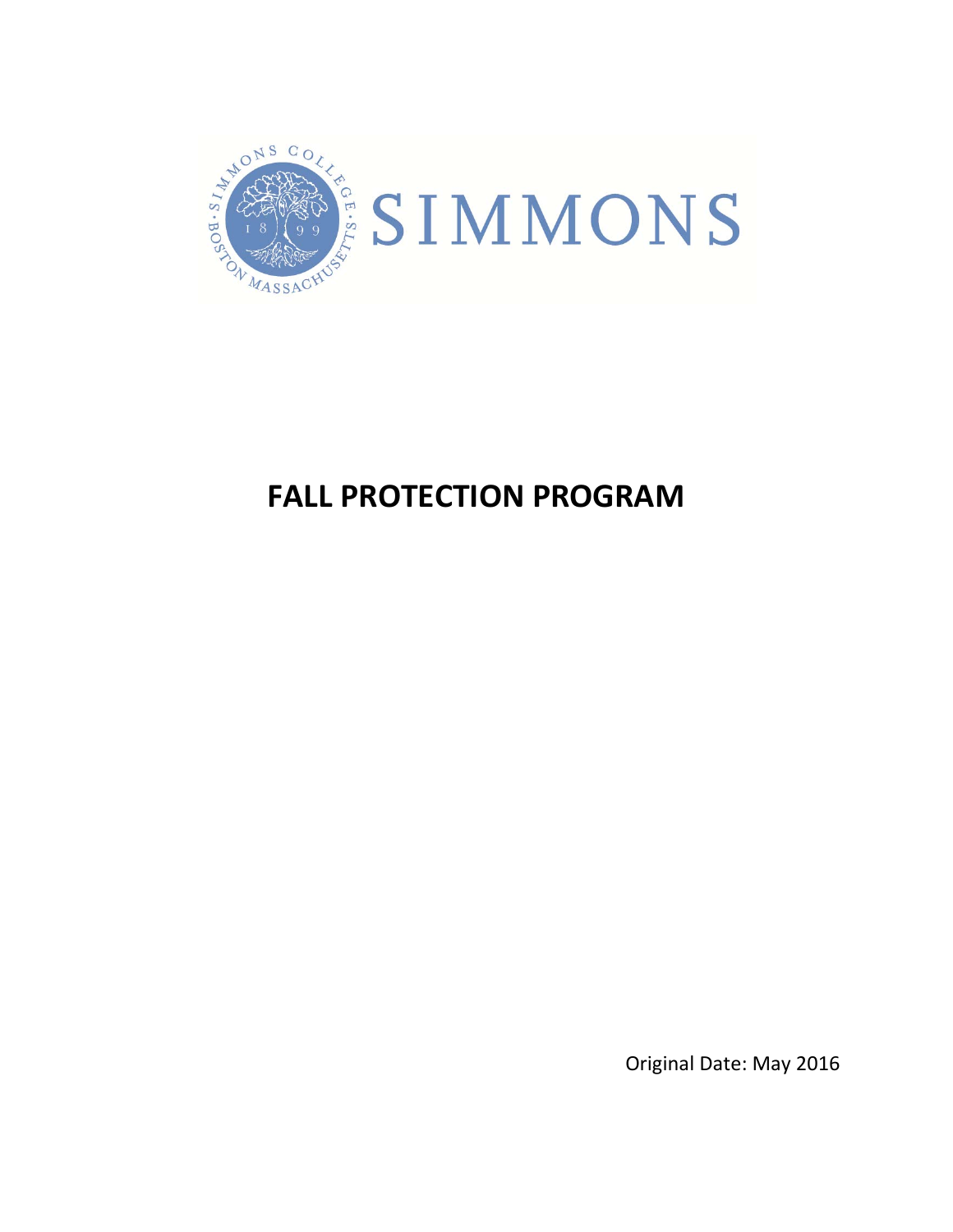## **FALL PROTECTION PROGRAM REVIEW SUMMARY**

| Revision(s) By | Affiliation | Date | <b>Changes</b> |
|----------------|-------------|------|----------------|
|                |             |      |                |
|                |             |      |                |
|                |             |      |                |
|                |             |      |                |
|                |             |      |                |
|                |             |      |                |
|                |             |      |                |
|                |             |      |                |
|                |             |      |                |
|                |             |      |                |
|                |             |      |                |
|                |             |      |                |
|                |             |      |                |
|                |             |      |                |
|                |             |      |                |
|                |             |      |                |
|                |             |      |                |
|                |             |      |                |
|                |             |      |                |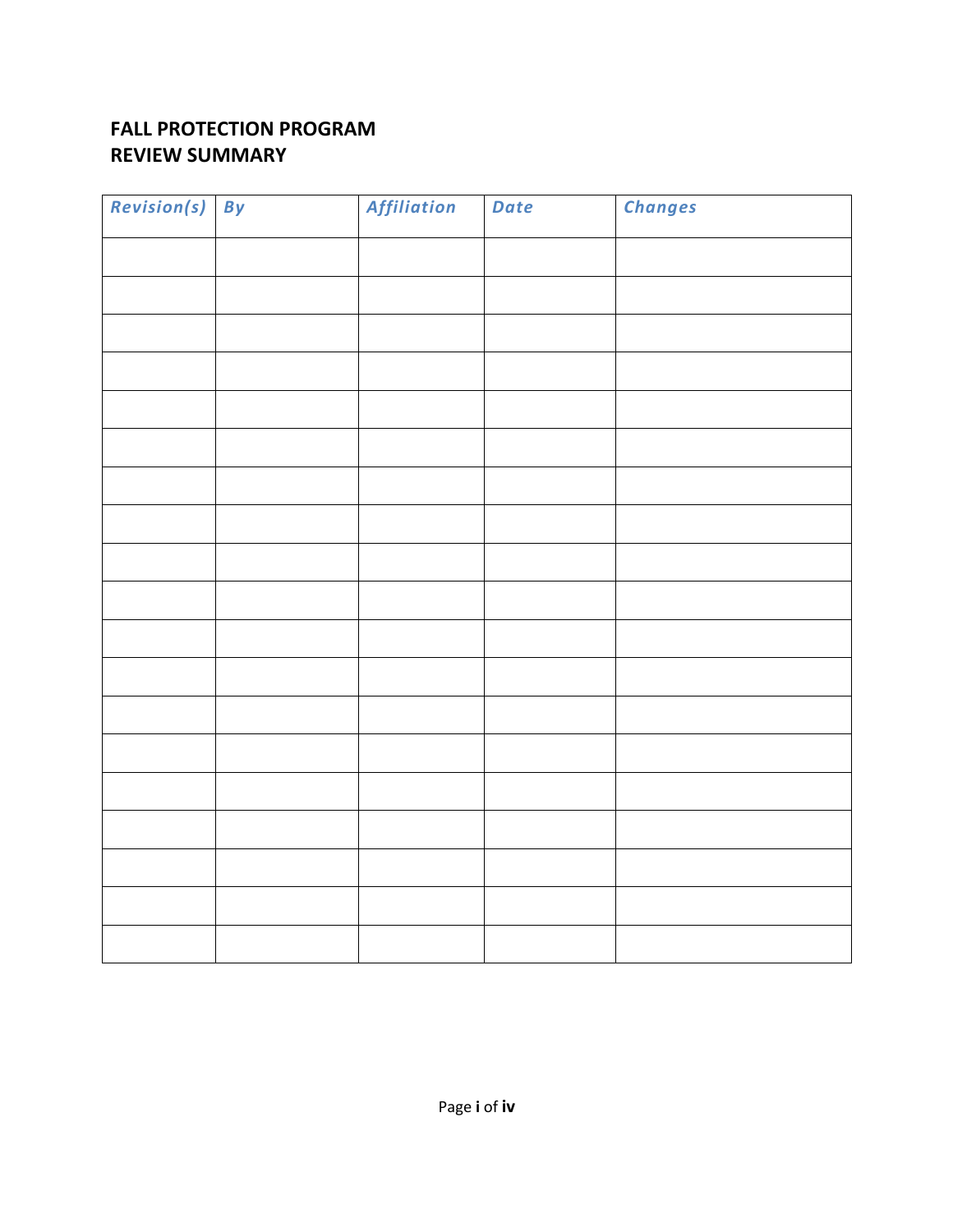# **Table of Contents**

| 1.0 |  |
|-----|--|
| 2.0 |  |
| 3.0 |  |
| 3.1 |  |
| 3.2 |  |
| 3.3 |  |
| 3.4 |  |
| 3.5 |  |
| 3.6 |  |
| 3.7 |  |
| 3.8 |  |
| 4.0 |  |
| 5.0 |  |
| 5.1 |  |
| 5.2 |  |
| 5.3 |  |
| 6.0 |  |
| 6.1 |  |
| 6.2 |  |
| 6.3 |  |
| 6.4 |  |
| 6.5 |  |
| 7.0 |  |
| 7.1 |  |
| 7.2 |  |
| 7.3 |  |
| 8.0 |  |
| 8.1 |  |
| 8.2 |  |
| 8.3 |  |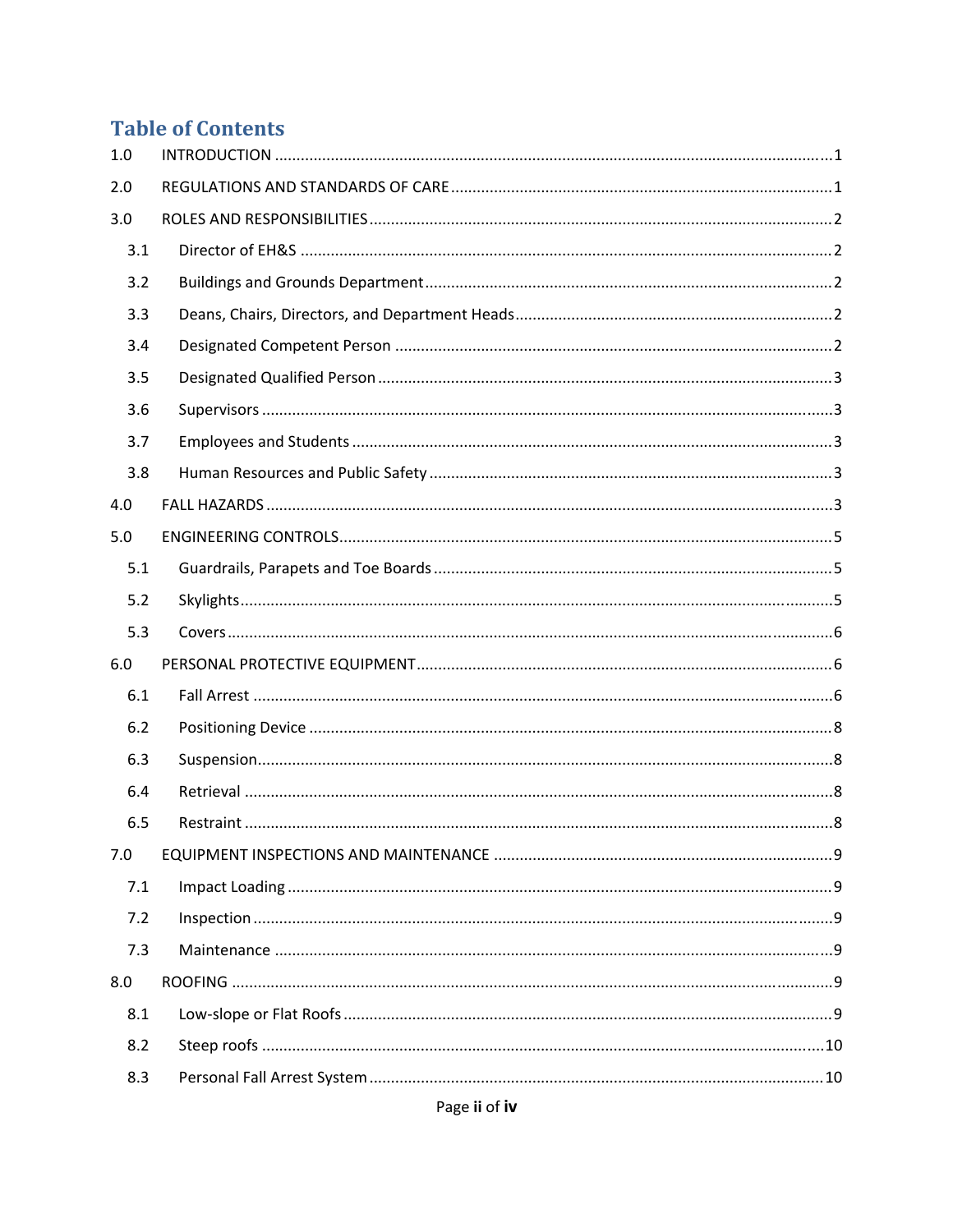| 8.4  |  |
|------|--|
| 9.0  |  |
| 9.1  |  |
|      |  |
|      |  |
| 9.2  |  |
| 9.3  |  |
| 9.4  |  |
| 10.0 |  |
| 10.1 |  |
| 10.2 |  |
| 11.0 |  |
| 11.1 |  |
| 11.2 |  |
| 11.3 |  |
| 11.4 |  |
| 12.0 |  |
| 12.1 |  |
| 12.2 |  |
| 12.3 |  |
| 12.4 |  |
| 12.5 |  |
| 13.0 |  |
| 14.0 |  |
| 14.1 |  |
| 14.2 |  |
| 14.3 |  |
| 14.4 |  |
| 14.5 |  |
| 14.6 |  |
| 14.6 |  |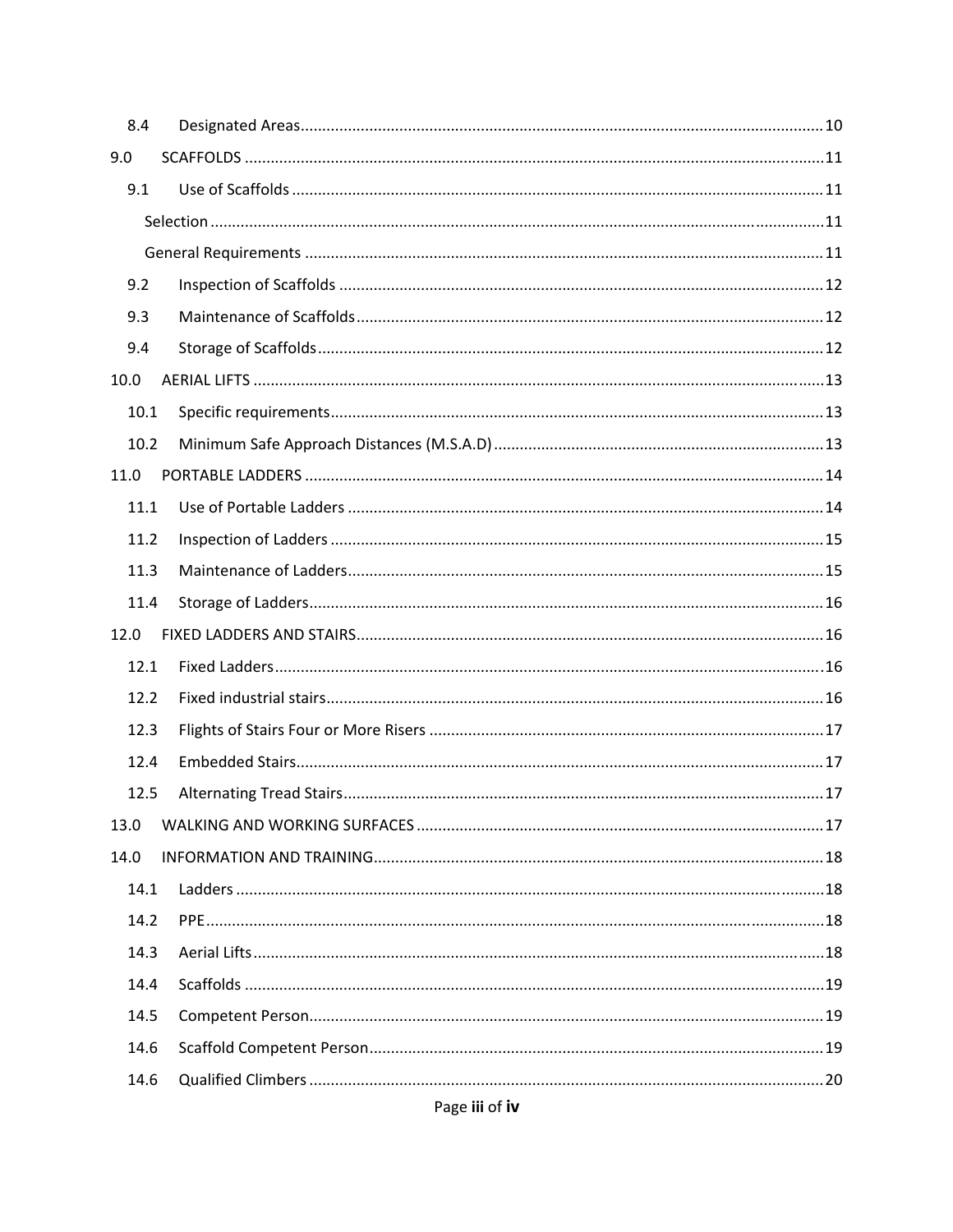**FIGURES** – None

**TABLES** – None

#### **APPENDICES**

Appendix A – Glossary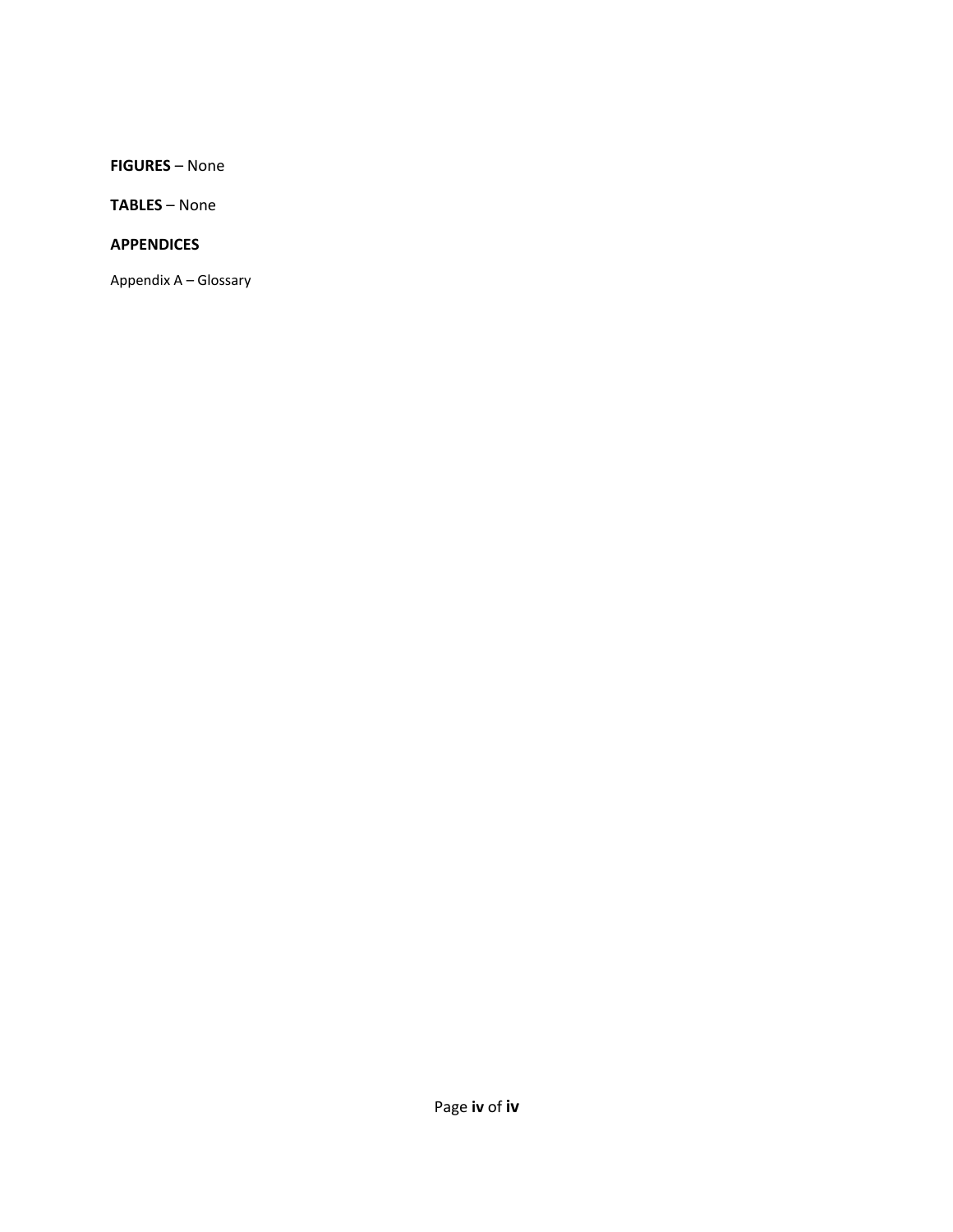## **1.0 INTRODUCTION**

Simmons College (Simmons) has established a means to analyze elevated work tasks and determine appropriate personal protection against falls, which are provided in this Fall Protection Program (FPP).

The purpose is of this program is:

- To provide safety standards that are designed to cover fall protection, and
- To ensure that each faculty member, adjunct, staff member, and student are informed and trained on the safety provisions that are set in place by this plan prior to starting a job.

It is the responsibility of Simmons to implement this FPP. Safety checks of work operations should be continuous and the safety policy and procedures should be enforced and followed. Supervisors and faculty are responsible for correcting any unsafe practices by students, other faculty, and other staff and are responsible for keeping a safe work environment.

It is the responsibility of the college to ensure that all faculty, adjuncts, staff, and students understand this program and follow the corresponding safety precautions. It is the responsibility of the faculty and supervisors to notify the college if any unsafe or hazardous conditions or unsafe practices are present in the workplace that may cause injury to students, staff, adjuncts, and faculty. Changes to this plan must be approved by the Director of Environmental Health and Safety (EH&S) or the Building Engineer & Environmental Safety Officer.

The hazards of potential falls at heights of 4 feet and above will be addressed in this document. This document describes a systematic approach that must be used to prevent workers from falling. This document also lists examples of fall hazards, and provides recommendations and guidelines for selecting fall arrest systems. Appendix A provides the definitions of terms used in this document.

This program will be reviewed on an annual basis with at least one representative from the Buildings and Grounds Department and the Director of Environmental Health and Safety (EH&S). The review process will be documented in the Review Summary provided in the beginning of this document.

### **2.0 REGULATIONS AND STANDARDS OF CARE**

This program was developed in accordance with the following U.S. Occupational Safety and Health Administration (OSHA) Construction and General Industry Regulations:

- 29 Code of Federal Regulations (CFR) 1926 Subpart L Scaffolds
- 29 CFR 1926 Subpart M Fall Protection
- 29 CFR 1910 Subpart D Walking-Working Surfaces
- 29 CFR 1910 Subpart F Powered Platforms, Manlifts, and Vehicle-Mounted Work Platforms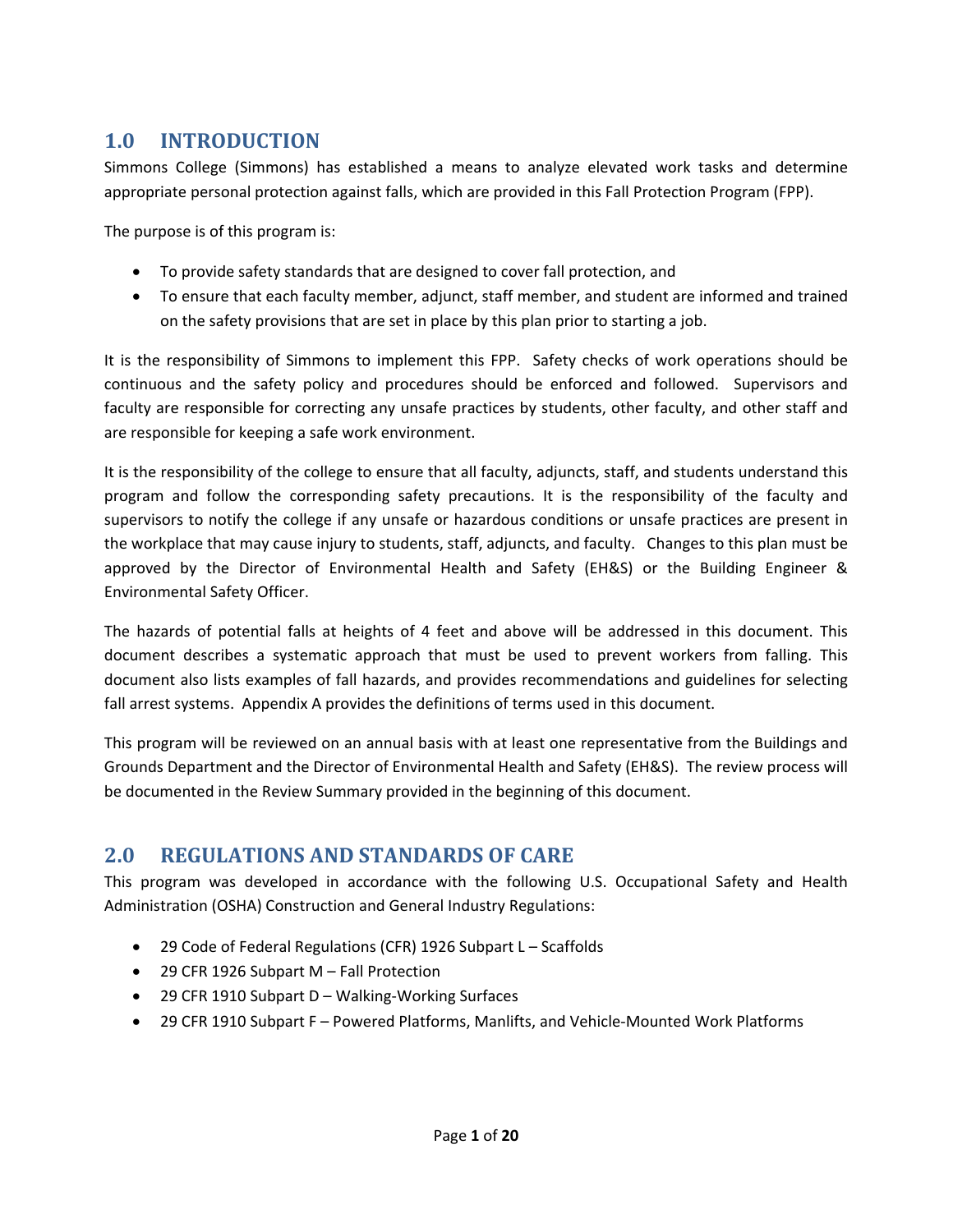# **3.0 ROLES AND RESPONSIBILITIES**

#### **3.1 Director of EH&S**

The Director of EH&S will:

- Provide technical information and assist departments in implementing an effective fall protection program.
- Provide technical information and assist the Buildings and Grounds Department in designing controls for fall protection into projects.
- Provide and/or coordinate fall protection instruction, as needed.
- Investigate reported accidents that are related to fall hazards and recommending areas for improvement.
- Review and revise this FPP, as needed for compliance with applicable regulations.
- Provide training associated with this program.

She may hire a consultant to help her with these responsibilities.

#### **3.2 Buildings and Grounds Department**

The Buildings and Grounds Department will maintain and update design guidelines requiring that projects be designed according to current OSHA standards and that engineering controls for fall protection such as guardrails and anchorage points of occupant use and maintenance work be designed into projects wherever feasible.

#### **3.3 Deans, Chairs, Directors, and Department Heads**

The Deans, Chairs, Directors, and Department Heads will:

- Designate and empower the designated competent person who will be responsible for the preparation and implementation of this program.
- Ensure that employees who will be the designated competent person are adequately trained and/or qualified.
- Provide administrative and financial support for this program within their departments.
- Ensure this program is implemented and maintained within the department.

#### **3.4 Designated Competent Person**

#### (S)he will:

- Implement this program for work areas under his/her control.
- Receive training for "competent person" as defined by OSHA for fall protection.
- Act as the "competent person" for job sites under their control that contain fall hazards.
- Evaluate fall hazards in work areas under their control.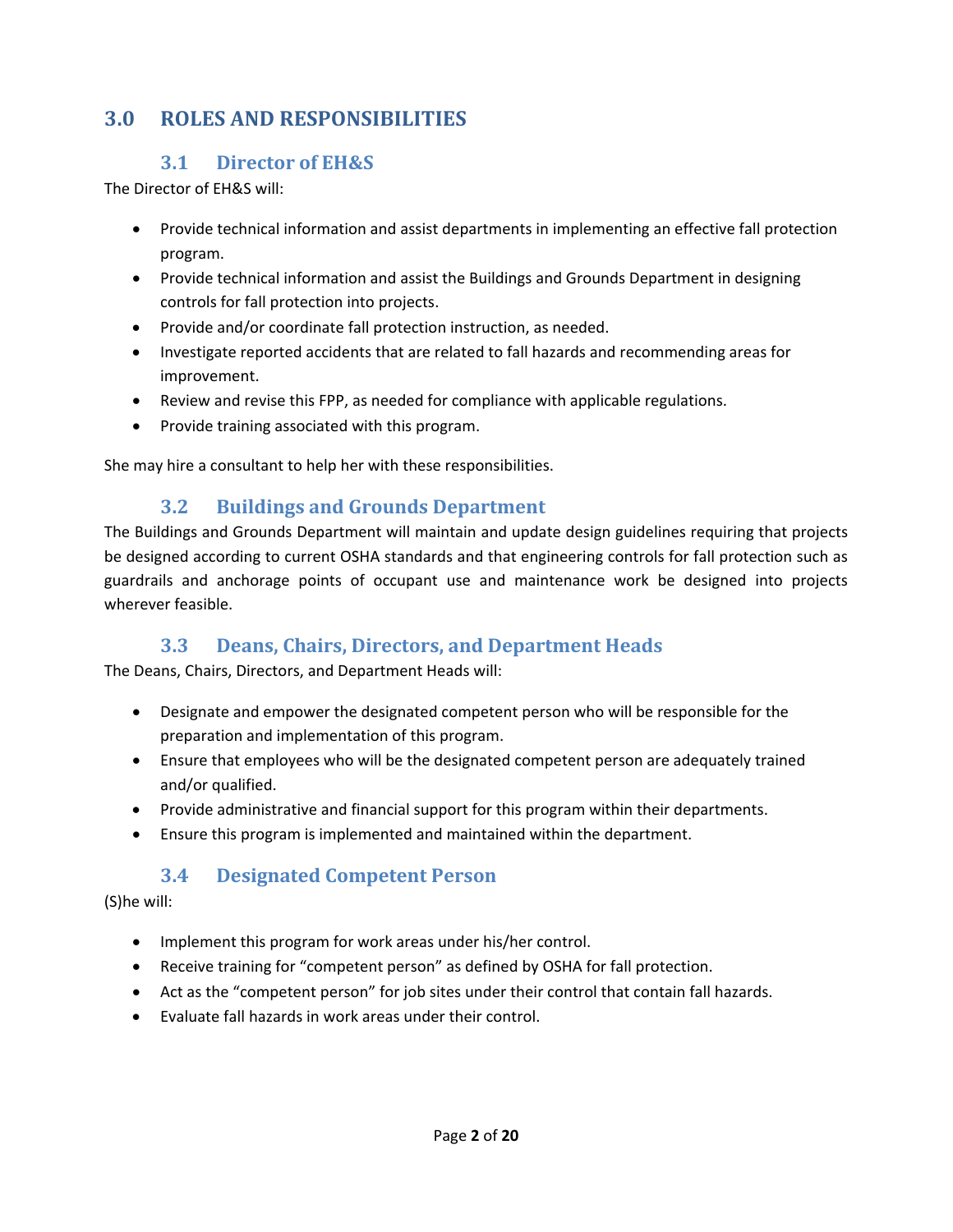Ensure that employees and students are informed, trained, and provided with the appropriate fall protection systems and equipment to be protected from potential fall hazards associated with tasks.

#### **3.5 Designated Qualified Person**

The college will hire a subcontractor to be the designated qualified person for the college. This person will:

- Maintain professional certifications or other requirements in their subject field.
- Provide design, analysis, evaluation, and specification in their subject field.
- Maintain records of their designs, analyses, evaluations, and specifications associated with this program.

#### **3.6 Supervisors**

Supervisors will:

- Ensure that employees are informed, trained, and provided with the appropriate fall protection systems and equipment to be protected from potential fall hazards associated with tasks.
- Coordinate the correction of fall hazards brought to their attention by staff and students.
- Complete an incident report form and other information needed to investigate work related injuries and illnesses.

### **3.7 Employees and Students**

Employees and students will:

- Use the appropriate fall protection for work from elevated heights greater than six (6) feet for construction work and four (4) feet in non‐construction tasks.
- Alert their supervisors about the level of fall protection training they have or have not received when requested to work from elevated heights.
- Report incidents relating to fall hazards to their supervisor.

### **3.8 Human Resources and Public Safety**

The Human Resource (HR) Department will maintain the training records associated with this FPP. In addition, HR and Public Safety will assist with emergencies associated with falls. Lastly, HR will assist employees returning to work after a fall injury.

### **4.0 FALL HAZARDS**

Each department shall be responsible to inspect for potential fall hazards and to have each potential fall hazard evaluated by a competent person.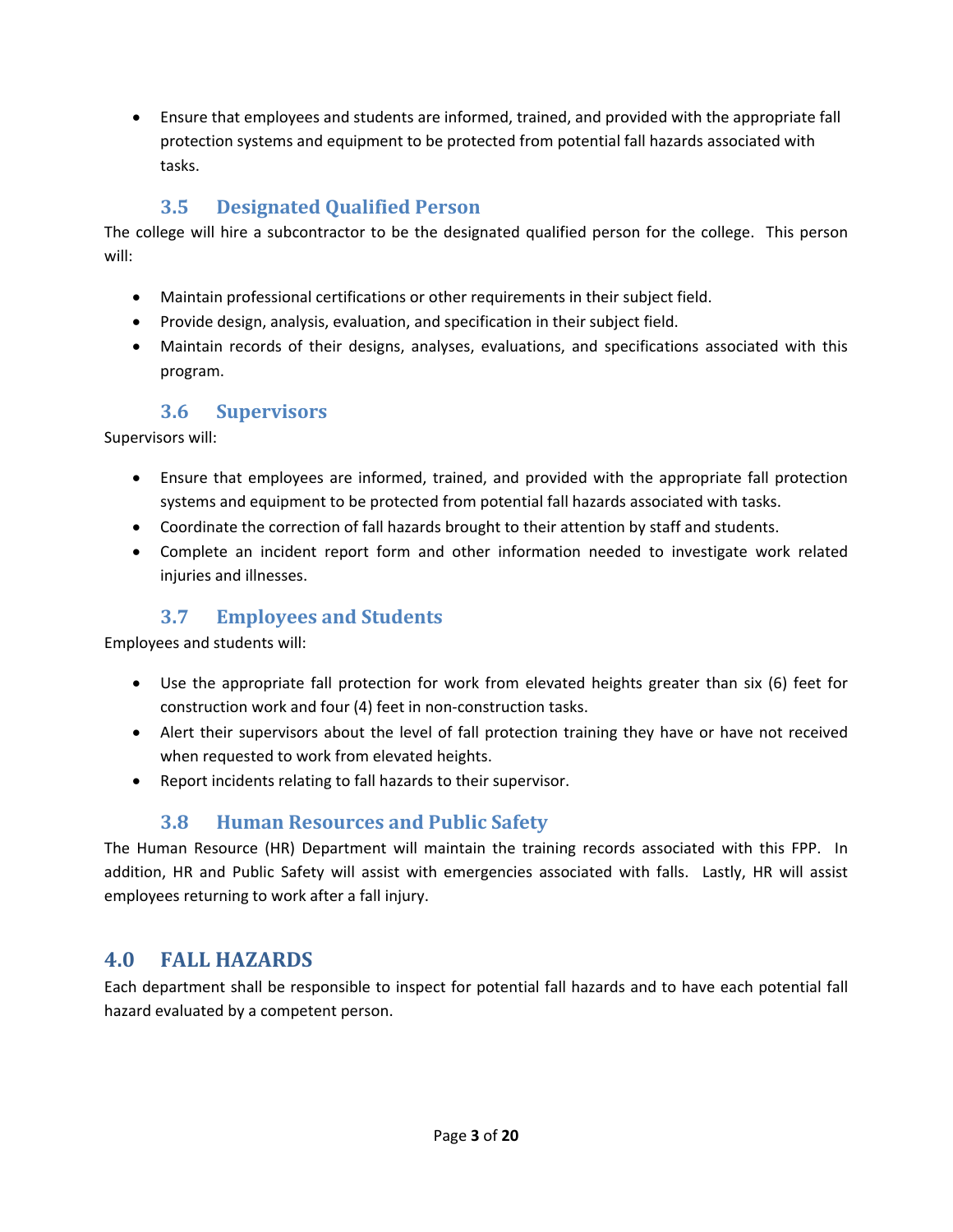Fall may be classified into three general categories:

- 1. Slips, trips, and falls on the same level
- 2. Falls on stairs
- 3. Falls from elevations

Slips and trips are generally caused by a lack of good housekeeping and inadequate maintenance of walking and working surfaces. Everyone at Simmons is responsible for ensuring that their areas are clean and do not present a slip and/or trip hazard. If someone is unable to eliminate a hazard, they should contact the Buildings and Grounds Department to correct the problem. These hazards may include icy sidewalks, wet floors, torn floor coverings and stair treads, and missing or broken hand rails and guard rails.

Fall hazards from elevations include, but are not limited to:

- Unprotected sides and edges of roofs
- Excavations
- Skylights
- Floor holes
- Wall openings
- Other walking or working surfaces where personnel can possibly fall four feet or more to a lower level

Employees and students should alert their supervisors to potential fall hazards not already identified and controlled. The following are fall hazards which require protection:

- Open sided floors, platforms, and runways four feet or more in height
- Open sided floors, ramps, walkways, etc. that are adjacent to or above dangerous operations must be guarded regardless of height
- Wall openings from where there is a drop or more than four feet
- Open windows from which there is a drop of more than four feet and the bottom of the window is less than three feet above the floor or platform
- Hatchways and chutes floor openings
- Any opening more than four feet in elevation where a significant portion of the body is leaning over or through to perform work
- Skylights that are even with the roof surface, or that may otherwise serve as a walking/working surface
- Scaffolds over 10 feet
- Aerial lift devices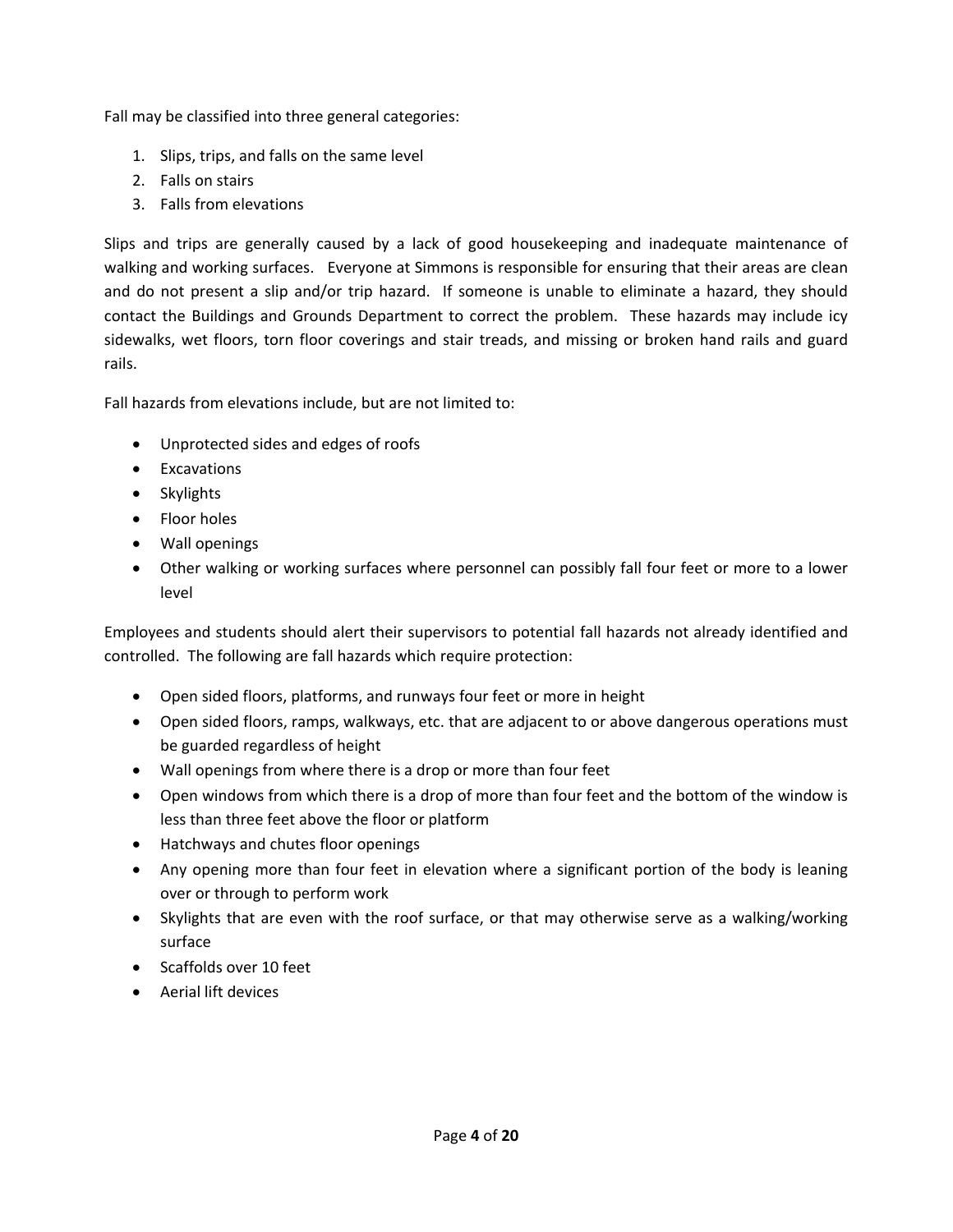Protection from overhead falling hazards must be provided.

- Placement of toe boards and the use of hard hats shall be required
- Equipment shall not be stored within four feet of an unprotected edge
- Canopy structures may be required in high traffic areas
- The area to which objects could fall must be barricaded and individuals not equipped with hard hats prohibited from entering

# **5.0 ENGINEERING CONTROLS**

The competent person within each department will determine if engineering controls can eliminate or reduce the falling hazard in an area. Each department will conduct an evaluation to determine whether or not the engineering control is economically and technically feasible. If the engineering control is both economically and technically feasible, then it will be implemented by the department as soon as possible. The following sections explain engineering controls used for fall hazards.

### **5.1 Guardrails, Parapets and Toe Boards**

These requirements apply to temporary controls on construction sites as well as permanent fixtures in general work areas.

- a. A standard railing consists of a top rail, mid rail, and posts. It is 42 inches plus or minus three (3) inches from the top of the rail to the floor, platform, runway or ramp. Nominal height of the mid rail is 21 inches.
- b. Standard toe boards must be a minimum of 4 inches high (3.5 inches for construction), no more than 0.25‐inch clearance to the floor. If a mesh material is use, the opening must be less than one inch.
- c. The anchoring of posts and framing of members for railings of all types must be of such construction that the completed structure is capable of withstanding a load of 200 pounds applied in any direction at any point on the top rail.
- d. Guardrail systems have a surface that prevents injuries such as punctures and lacerations and prevents snagging of clothing.
- e. When guardrail systems are in hoisting areas, a chain gate or removable guardrail section shall be in place when not being used.

Parapets which are permanent building structure will only be accepted as permanent engineering control if they are 39‐45 inches in height. Lower parapets are not an adequate fall protection control.

### **5.2 Skylights**

Skylights that may be used as a walking or working surface must be protected by a standard railing, standard skylight screen, grill work with 4 by 4 inch openings or slat work with 2‐inch openings.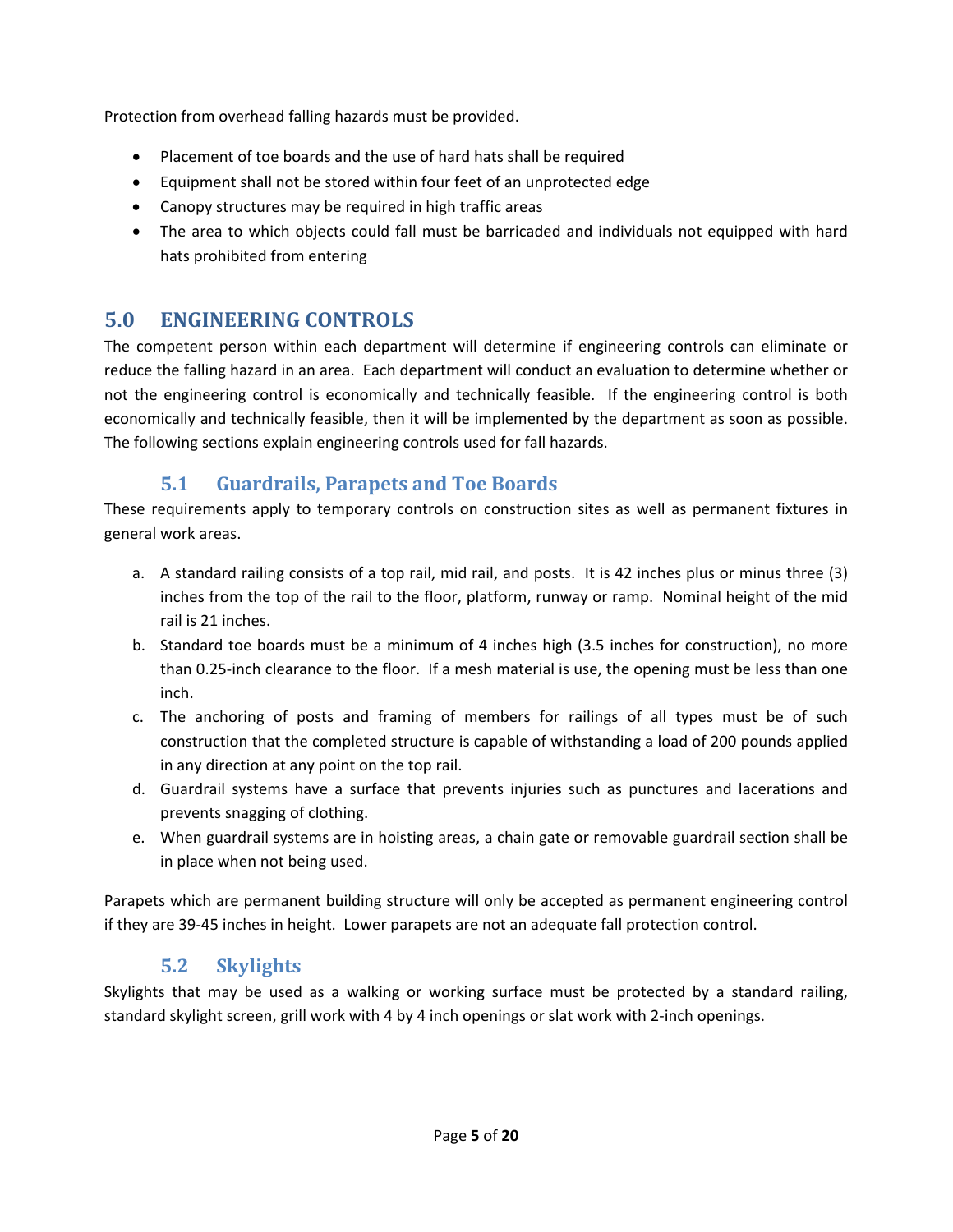Standard skylight screens must be capable of withstanding minimum load of 200 pounds applied perpendicular to any point on the screen and will not deflect under ordinary loads and impacts and break glass.

#### **5.3 Covers**

Covers for holes including grates shall be capable of supporting without failure at least twice the weight of employees, equipment, and materials that may be imposed on the cover at any one time.

Covers located on roadways and vehicular aisles shall be capable of supporting without failure at least twice the maximum axle load of the largest vehicle expected to cross over it.

All covers shall be secured when installed so as to prevent accidental displacement by the wind, equipment, or employees.

Covers shall be marked with the word "HOLE" or COVER" to provide warning of the hazard when it is not readily apparent.

When a cover is not in place, the pit or trap opening shall be constantly attended by someone or shall be protected on all exposed sides by removable standard railings.

### **6.0 PERSONAL PROTECTIVE EQUIPMENT**

Personal protective equipment (PPE) shall be used to minimize fall hazards where engineering controls do not eliminate the hazard or in conjunction with engineering controls.

Fall protection equipment is divided into five functional categories:

- 1. Fall Arrest
- 2. Positioning Device
- 3. Suspension
- 4. Retrieval
- 5. Restraint

#### **6.1 Fall Arrest**

The use of a personal fall arrest system is the required personal protective equipment for fall hazards at Simmons. A personal fall arrest system consists of a full‐body harness, lanyard, and anchor point OR a full‐ body harness, lanyard, lifeline, anchor point, and deceleration/grabbing device. All fall protection equipment shall meet or exceed appropriate American National Standards Institute (ANSI) standards.

Simmons employees shall use only commercially manufactured equipment specifically designed for fall protection and certified by a nationally recognized testing laboratory. All fall protection equipment must bear the marking of the manufacturer and approvals for specified use. Requirements for a personal fall arrest system include but are not limited to the following: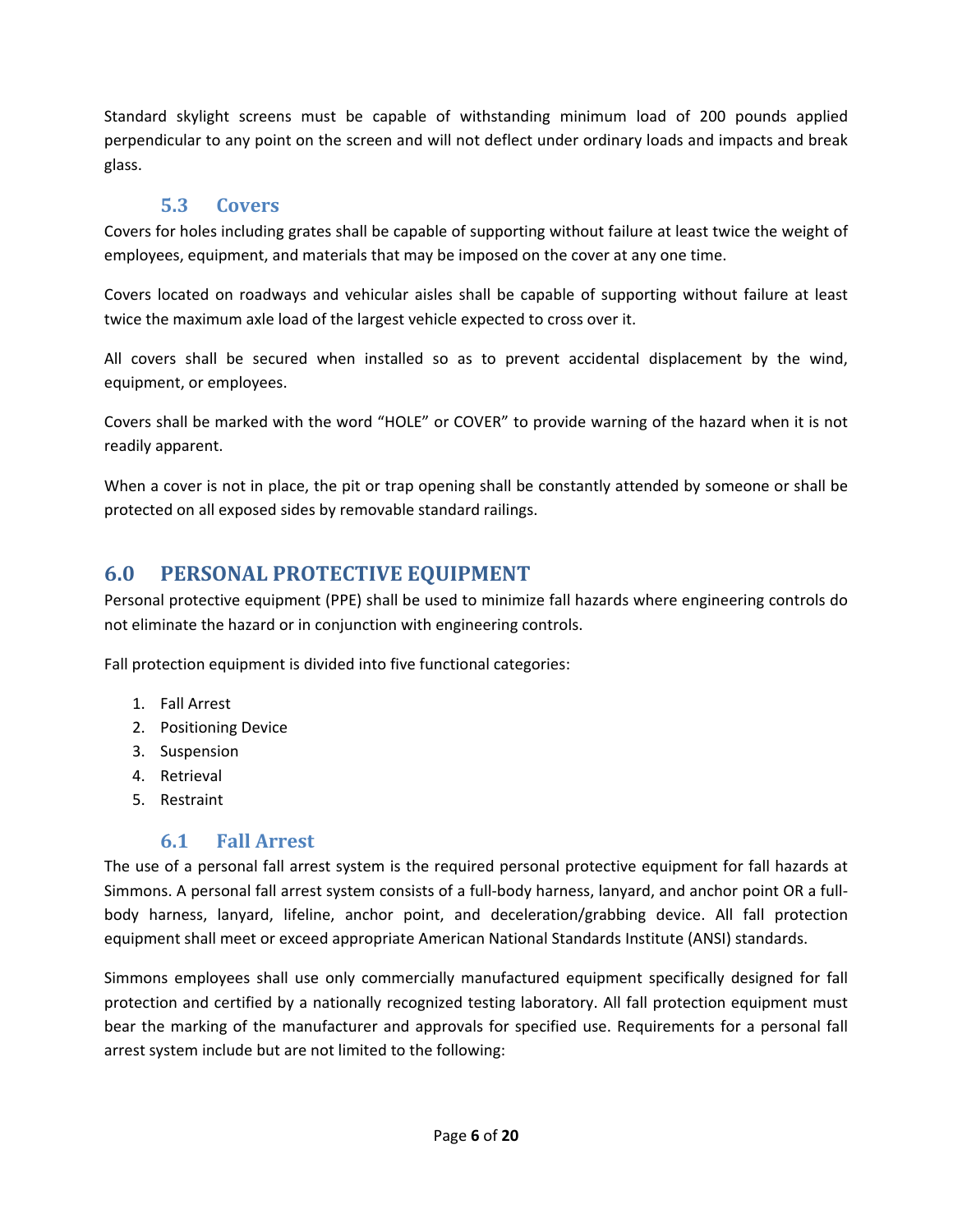- o **Body Harness** ‐ Only full‐body harnesses shall be used. The use of a body belt as fall protection is prohibited.
- o **Connecting Device** ‐ Shock‐absorbing lanyards and lifelines
	- 1. Lanyards and lifelines shall have a minimum breaking strength of 5,000 pounds;
	- 2. Lanyards shall not exceed six feet in length. Lanyards used on aerial lift devices should not exceed 4 feet in length to reduce slack;
	- 3. Ropes and straps (webbing) used in lanyards, lifelines, and strength components of body harnesses shall be made from synthetic fibers;
	- 4. Connecting assemblies shall have a minimum tensile strength of 5,000 pounds;
	- 5. Self-retracting lifelines and lanyards shall have a tensile strength of at least 3000 pounds and limit free fall to two feet or less (5,000 pounds for ripstich lanyards, and tearing and deforming lanyards);
	- 6. Personal fall arrest systems shall limit the maximum arresting forces to 1,800 pounds with a full body harness;
	- 7. The maximum free fall distance is six feet for all systems;
	- 8. The maximum deceleration distance is 3.5 feet;
	- 9. Personal fall arrest systems shall have sufficient strength to withstand twice the potential impact energy of the falling employee;
	- 10. Lifelines shall be protected against cutting and abrasions;
	- 11. Horizontal lifelines shall be designed, installed and used under the supervision of a qualified person, as part of a complete personal fall arrest system, which maintains a safety factor of two. On suspended scaffolds or similar work platforms with horizontal lifelines which may become vertical lifelines, the devices used to connect to a horizontal lifeline shall be capable of locking in both directions on the lifeline; and
	- 12. Each employee shall be attached to a separate lifeline when vertical lifelines are used. On suspended scaffolds or similar work platforms with horizontal lifelines which may become vertical lifelines, the devices used to connect to a horizontal lifeline shall be capable of locking in both directions on the lifeline.
- o **Anchorage** ‐ Anchorage point and anchorage connector
	- 1. Anchorages used for personal fall arrest systems shall be independent of any anchorage being used to support or suspend platforms and be capable of supporting at least 5,000 pounds per employee attached, or shall be designed, installed (temporarily or permanently), and used as part of a complete fall arrest system which maintains a safety factor of two and under the supervision of a qualified person;
	- 2. A qualified person shall determine all anchor points, both temporary and permanent. Permanent anchor points shall be properly marked;
	- 3. Personal fall arrest systems shall not be attached to guardrail systems, nor shall they be attached to hoists except as specified in other regulations.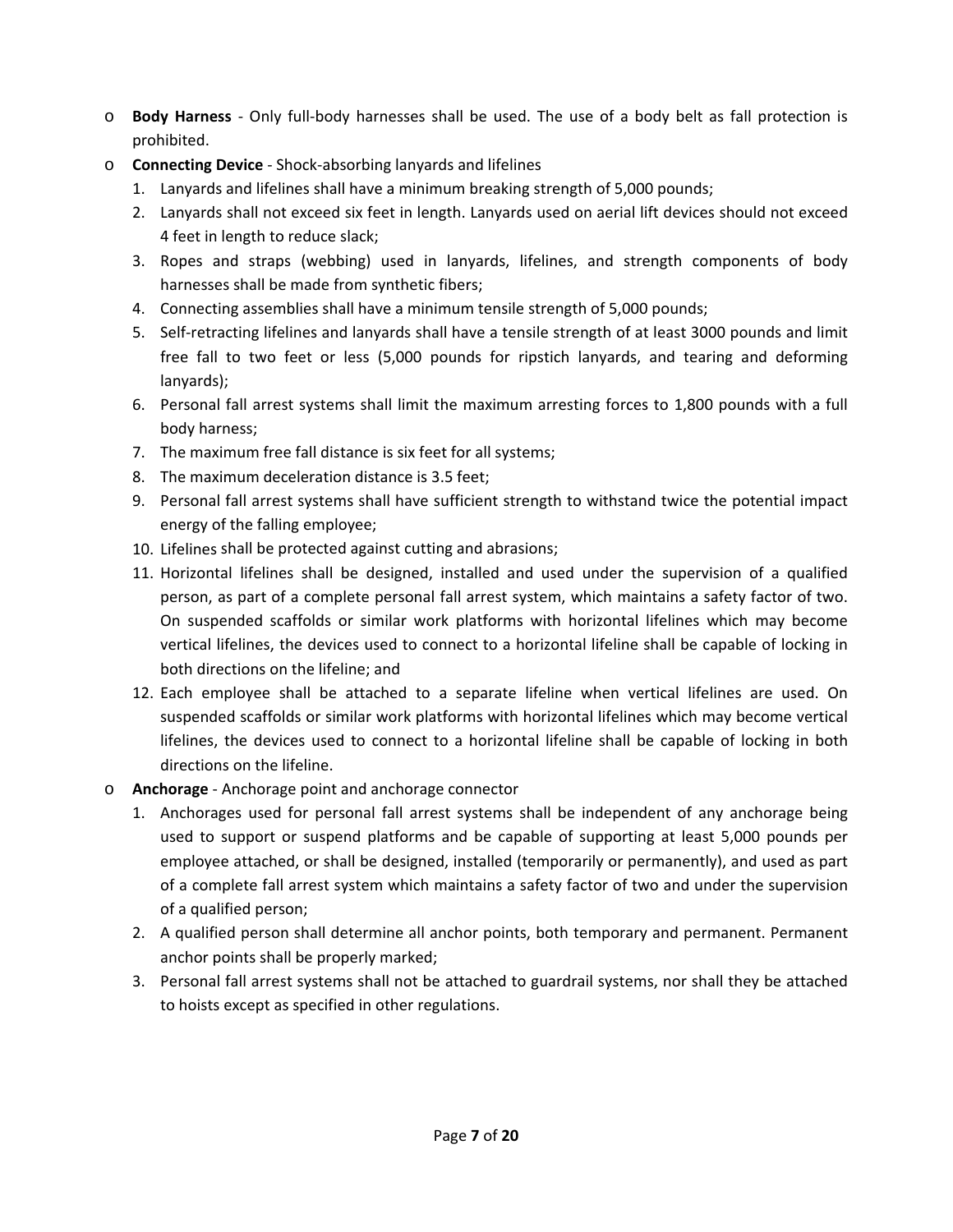## **6.2 Positioning Device**

A positioning device is not a substitute for a personal arrest system and is limited to use as system rigged to allow an employee to be supported on an elevated vertical surface, such as a wall, and work with both hands free while leaning.

Where positioning device is used, it shall comply with the following:

- Positioning devices shall be rigged such that a free fall cannot be more than 2 feet; and
- Positioning devices shall be secured to an anchorage point capable of supporting at least twice the potential impact load of an employee's fall or 3,000 lbs., whichever is greater.

#### **6.3 Suspension**

Personal suspension systems are used for window washing and painting and are designed to lower and support a worker to perform tasks. The components of a suspension system are:

- Full-Body Harness;
- Work line;
- Anchorage; and
- Positioning device such as a boatswain's chair.

A boatswain's chair system is considered a single‐point adjustable suspended scaffold.

Since the suspension system components are not designed to arrest a free fall, a backup fall arrest system shall be used in conjunction with the personal suspension system that would activate only if the worker were to experience a free fall.

#### **6.4 Retrieval**

Personal retrieval systems are used for confined space entry and on‐entry rescue. Refer to Emmanuel's Confined Space Program for information on confined spaces entry. Personal retrieval systems consist of the following:

- Full body hardness;
- Retractable lifeline/rescue unit; and
- Tripod with winch.

#### **6.5 Restraint**

A restraint line is a device which is attached between the employee and an anchorage point to prevent the employee from walking or falling off an elevated surface. It does not support an employee at an elevated surface, but rather, prevents the employee from leaving the elevated surface or work position.

Prompt rescue shall be provided for personnel who have fallen by contacting 9-1-1 or radioing for help. **No work shall be performed where an emergency cannot be immediately observed and prompt rescue assistance summoned.**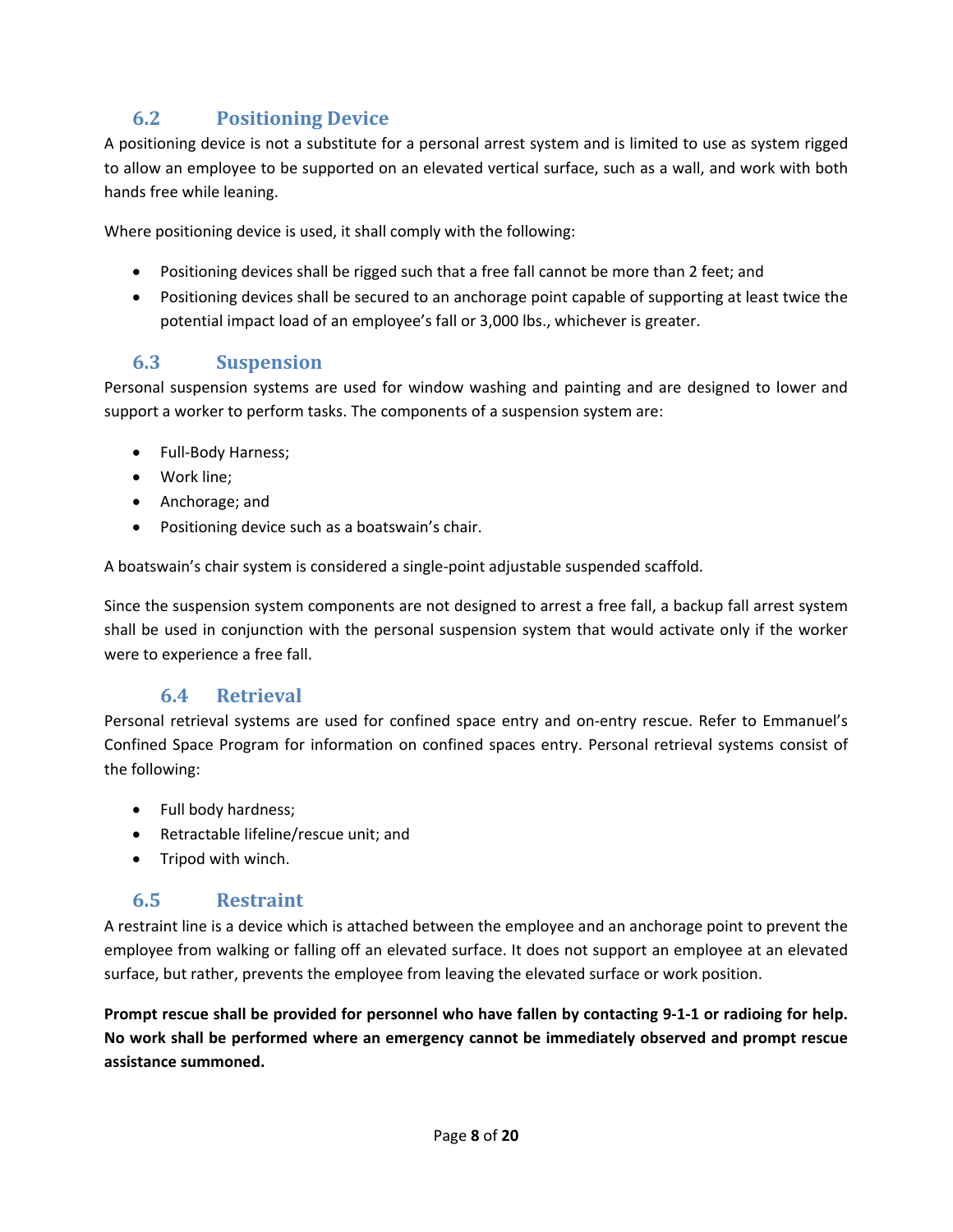Any other PPE necessary for the must be worn. This includes but is not limited to hard hats, gloves, safety glasses, and steel toed boots. Hard hats shall be worn within an area beneath elevated work where objects could fall from a height and strike a worker.

## **7.0 EQUIPMENT INSPECTIONS AND MAINTENANCE**

### **7.1 Impact Loading**

Any fall arrest system or component that has been used to arrest a fall (impact loading) shall be immediately removed from service until is inspected and determined by a competent person to be undamaged.

#### **7.2 Inspection**

Visual fall protection equipment inspections shall be conducted by personnel prior to each use. If, upon inspection, a piece of equipment shows any signs of wear it must immediately be removed from service and the supervisor notified.

#### **7.3 Maintenance**

When needed, fall protection devices should be washed in warm water using a mild detergent, rinsed thoroughly in clean warm water and allowed to dry at room temperature. Stow equipment in clean area away from strong sunlight and extreme temperatures which could degrade materials. Check the manufacturer's recommendations for cleaning, maintenance and storage information.

### **8.0 ROOFING**

The hazards associated with working on roofs include falling through openings and falling off edges. The protection of openings is discussed in the engineering controls section of this program.

Effective roof work fall protection techniques are intended to protect workers while providing the mobility and comfort necessary to perform work tasks. Several techniques are available and are described below.

### **8.1 Low‐slope or Flat Roofs**

A low‐slope or flat roof is a roof with a slope less than or equal to 4:12 vertical to horizontal. Each employee engaged in roofing activities on low‐slope roofs, with unprotected sides and edges 6 feet or more above lower levels shall be protected from falling by guardrail systems, parapets, safety net systems, personal fall arrest systems, or a combination of warning line system and guardrail system, warning line system and safety net system, or warning line system and personal fall arrest system, or warning line system and safety monitoring system. Or, on roofs 50‐feet or less in width the use of a safety monitoring system alone [i.e. without the warning line system] is permitted.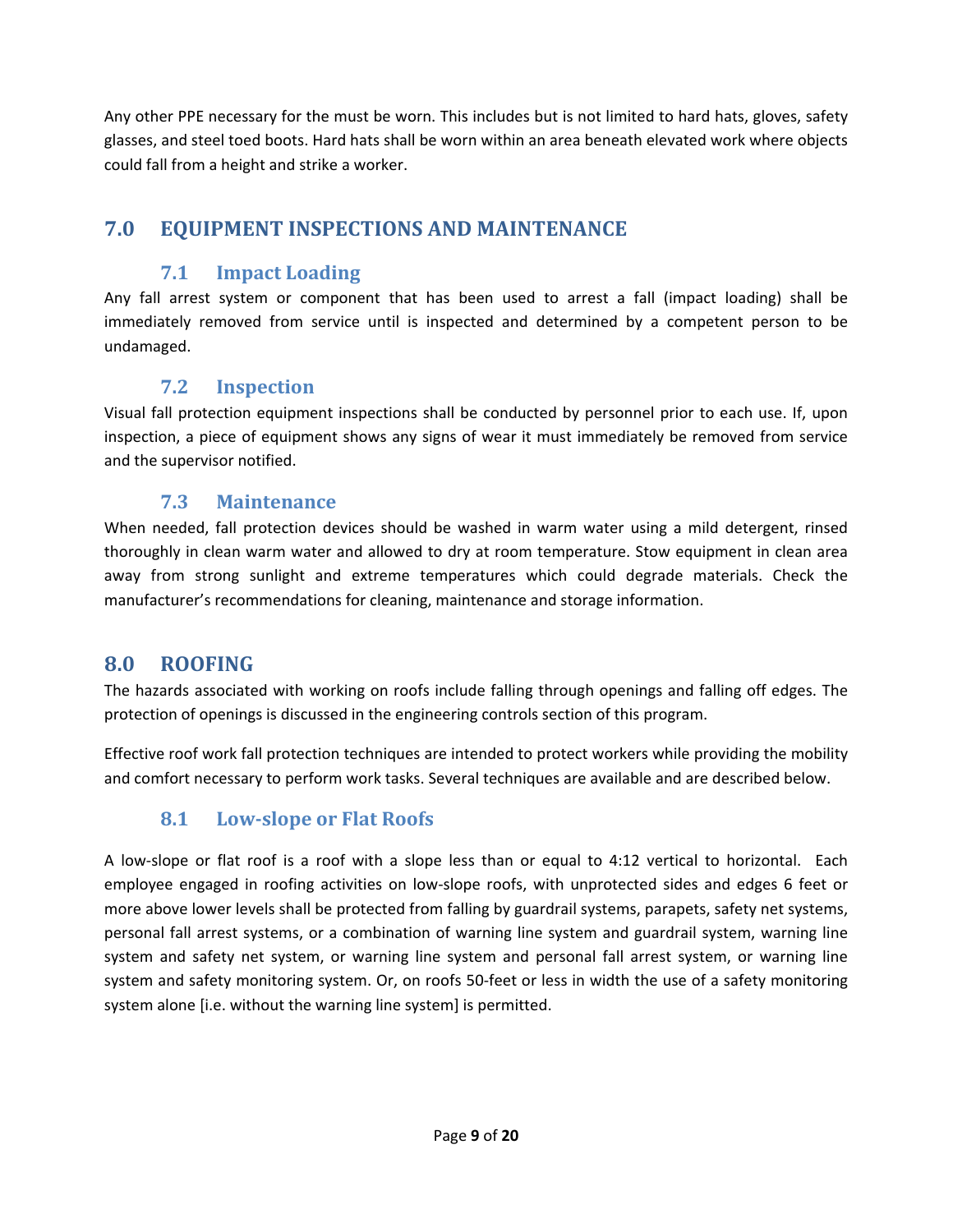#### **8.2 Steep roofs**

Steep roofs are roofs with a slope greater than 4:122 vertical to horizontal. Each employee on a steep roof with unprotected sides and edges 6 feet or more above lower levels shall be protected from falling by guardrail systems with toe boards, safety net systems, or personal fall arrest systems.

#### **8.3 Personal Fall Arrest System**

The system of choice for fall protection on roofs is the personal fall arrest system. Requirements for personal fall arrest systems are found in the Section 6 of this FPP. Personal fall arrest systems for roof work must be designed by a qualified person.

#### **8.4 Designated Areas**

As an alternative to installing guardrails, a designated area may be established. Designated areas are of a temporary nature only. The following condition and requirements must be met in order to use designated areas in lieu of other fall protection measures:

- The work must be of a temporary nature, such as maintenance on roof top equipment;
- Designated areas shall be established only on surfaces that have a slope from horizontal of 10 degrees or less; and
- The designated area shall consist of an area surrounded by a rope, wire, or chain and supporting stanchions.
	- 1. Shall be constructed with ropes, wires or chains of 500‐lb tensile strength. Barrier tape is strictly prohibited;
	- 2. The warning line system of the designated area will have uprights capable of withstanding withstand 16‐lb force at 30‐in. height. The line will be of rope, wire, chain of 500‐lb tensile strength. The line shall be flagged at 6‐ft intervals. Height of the warning line shall be 34‐39 inches. The line will be attached to uprights with no line slip;
	- 3. After being erected with the line attached, stanchions shall be capable or resisting, without tipping over, a force of at least 16 pounds applied 30 inches above the base;
	- 4. The line shall be attached at each stanchion in such a way that pulling on one section of the line between stanchions will not result in slack being taken up in adjacent sections before the stanchion tips over;
	- 5. The line forming the designated area shall be clearly visible from any unobstructed location within the designated area up to 25 feet away;
	- 6. The stanchions shall be erected as close to the work area as is permitted by the task;
	- 7. The perimeter of the designated area shall be erected no less than 6 feet from the unprotected side or edge; and
	- 8. Access to the designated area shall be by a clear path formed by two lines attached to stanchions.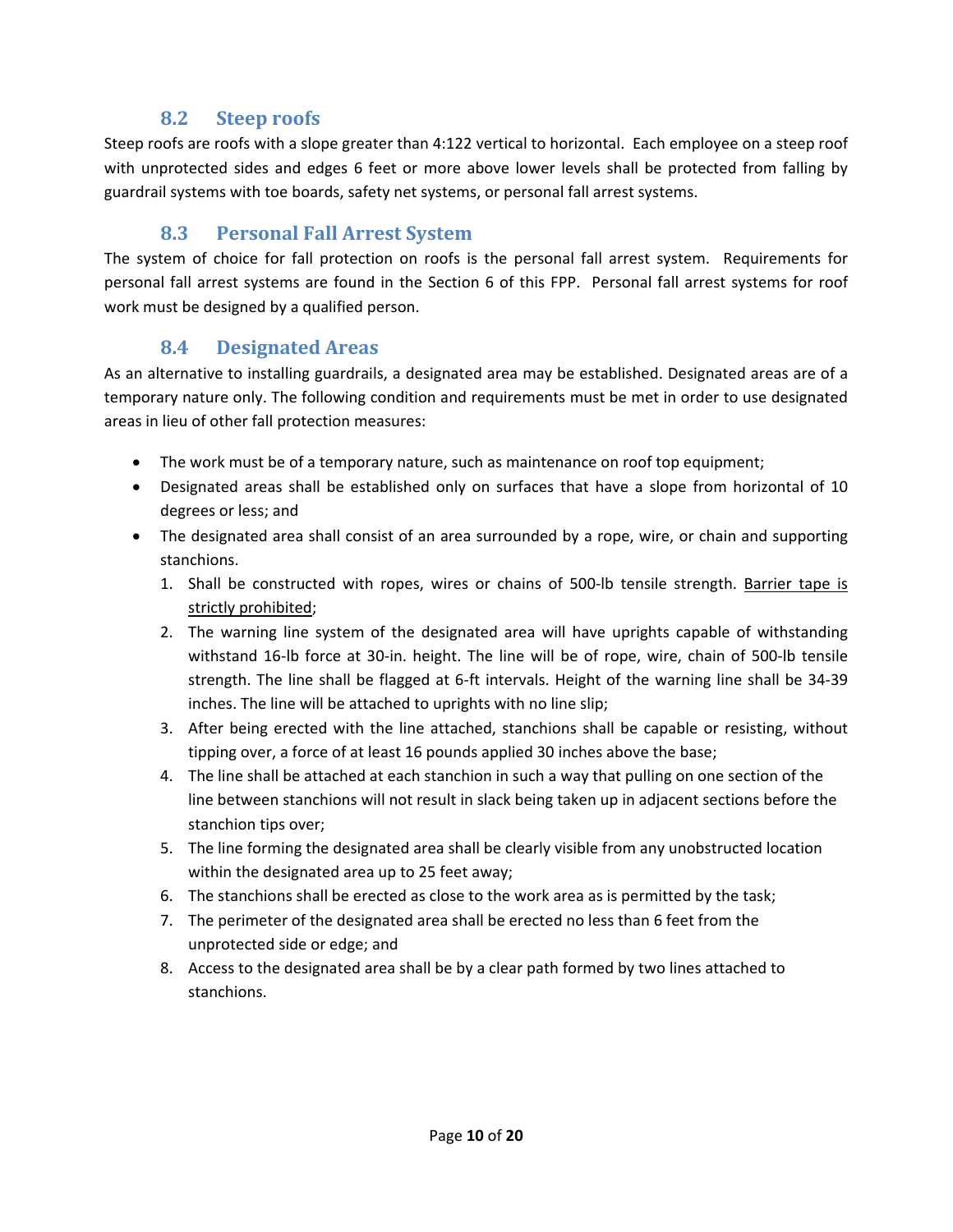### **9.0 SCAFFOLDS**

#### **9.1 Use of Scaffolds**

#### **Selection**

The proper scaffold selected for the task by the competent person is based upon the type of work to be conducted and the working load to be supported.

- 1. Light duty scaffolds are intended for workers and tools only. The design load should be that it will support a working load of 25 pounds per square foot;
- 2. Medium duty scaffolds are intended for workers, tools and construction materials. The design load should be that it will support a working load of 50 pounds per square foot; and
- 3. Heavy duty scaffolds are intended for workers, tools, stored materials, and construction materials. The design load of the scaffold should be that it will support a working load of 75 pounds per square foot.

All scaffolds must be capable of supporting at least four times the design load.

#### **General Requirements**

Below are the general requirements for scaffolds:

- 1. Fall protection is required for all scaffold use 10 feet above a lower level.
- 2. All scaffolds, where work is conducted in excess of 6 feet in height, shall have 4 inch toe boards;
- 3. A scaffold shall not be moved while personnel are on it;
- 4. Follow all manufacturer's guidelines and special warnings if the scaffold is commercially produced;
- 5. The maximum work level height shall not exceed 4 times the least base dimension of the scaffold. Example: a four foot by six foot scaffold cannot exceed sixteen feet in height at the work platform level;
- 6. The minimum working platform width is two feet;
- 7. The supporting structure for the scaffold must be rigidly braced, using adequate cross bracing or diagonal bracing with rigid platforms at each work level;
- 8. Working platforms should have a nonslip surface;
- 9. Scaffolds should be used only on an even surface;
- 10. The platform surface should be kept clear of extraneous tools and materials;
- 11. The work level platform shall be wood, aluminum, plywood planking, steel or expanded metal for the full width of the scaffold, except for necessary protected openings
- 12. Work platforms shall be secured in position;
- 13. All work platform planking shall be in compliance with OSHA 1926.453(a)(3)(v). Wood shall be compliance grade lumber. Planks shall be overlapped a minimum of 12 inches and extended over supports  $6 - 12$  inches;
- 14. Follow all manufacturer guidelines in the assembly of the scaffold. Do not use or assemble the scaffold, if unsure of the correct assembly procedure;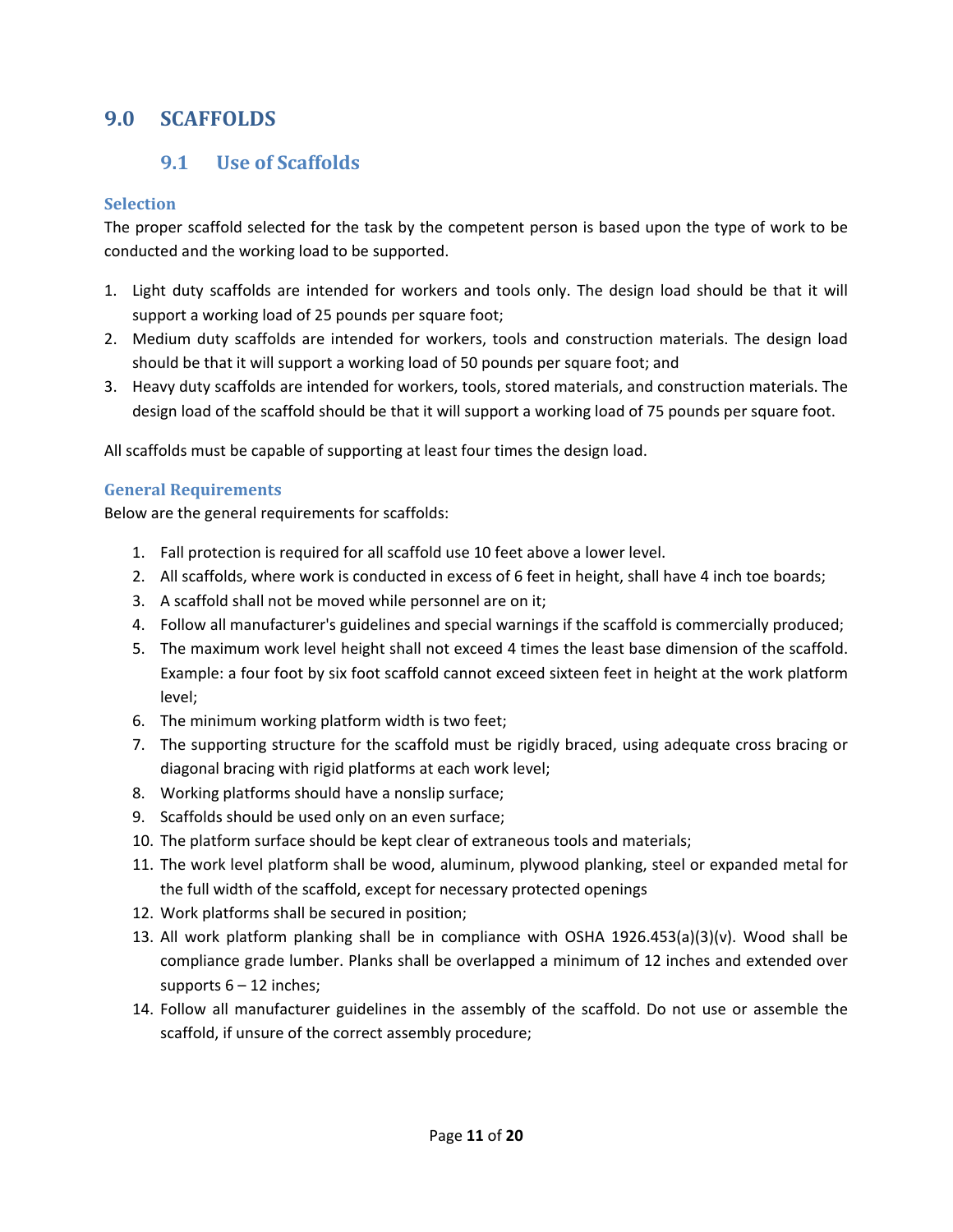- 15. Hard hats must be worn within an area beneath elevated work where objects could fall from a height and strike a worker; and
- 16. Mobile scaffolds shall not be moved unless the surface of travel is within 3 degrees of level and free of pits, holes and obstructions, and the employee on the scaffold has advanced knowledge of the movement.

### **9.2 Inspection of Scaffolds**

Prior to the use of any scaffold, an inspection must be conducted by a competent person, and then daily during usage of the scaffold.

- 1. Carefully examine the scaffold for broken or missing cross bracing, broken supporting structure, working platform, and other damaged parts. In addition, all walking and working surfaces must be free of grease, oil, paint, or other slippery substances;
- 2. The scaffold should be equipped with positive wheel lock casters that are secured in place;
- 3. The joint between working platform and supporting structure must be tight, and all hardware and fittings should be attached firmly. Movable parts should operate freely without binding or undue play;
- 4. All wood parts must be free of sharp edges and splinters. Visually inspect the scaffold to be free of shakes, warpage, decay or other irregularities. Metal parts must be free of sharp edges, burrs and corrosion. Inspect for dents or bends in supporting structure, cross braces and walking/working surfaces;
- 5. Check all working platform to support structure connections, hardware connections and rivets. If a scaffold tips over, inspect the scaffold for damage before continuing work; and
- 6. Damaged scaffolds must be withdrawn from service and either repaired or destroyed. When a defect or unsafe condition is found, personnel shall tag or mark the scaffold so that it will not be used until corrective action is taken. Defective or unsafe situations shall be reported to the supervisor. Field repairs and the fabrication of improvised scaffolds are prohibited.

### **9.3 Maintenance of Scaffolds**

All scaffold repairs must be done by a qualified person.

### **9.4 Storage of Scaffolds**

Scaffolds should be disassembled prior to storage. Scaffolds should be stored where they can be inspected easily and can be reached without causing accidents. The storage area should be well ventilated and away from sources of heat and moisture.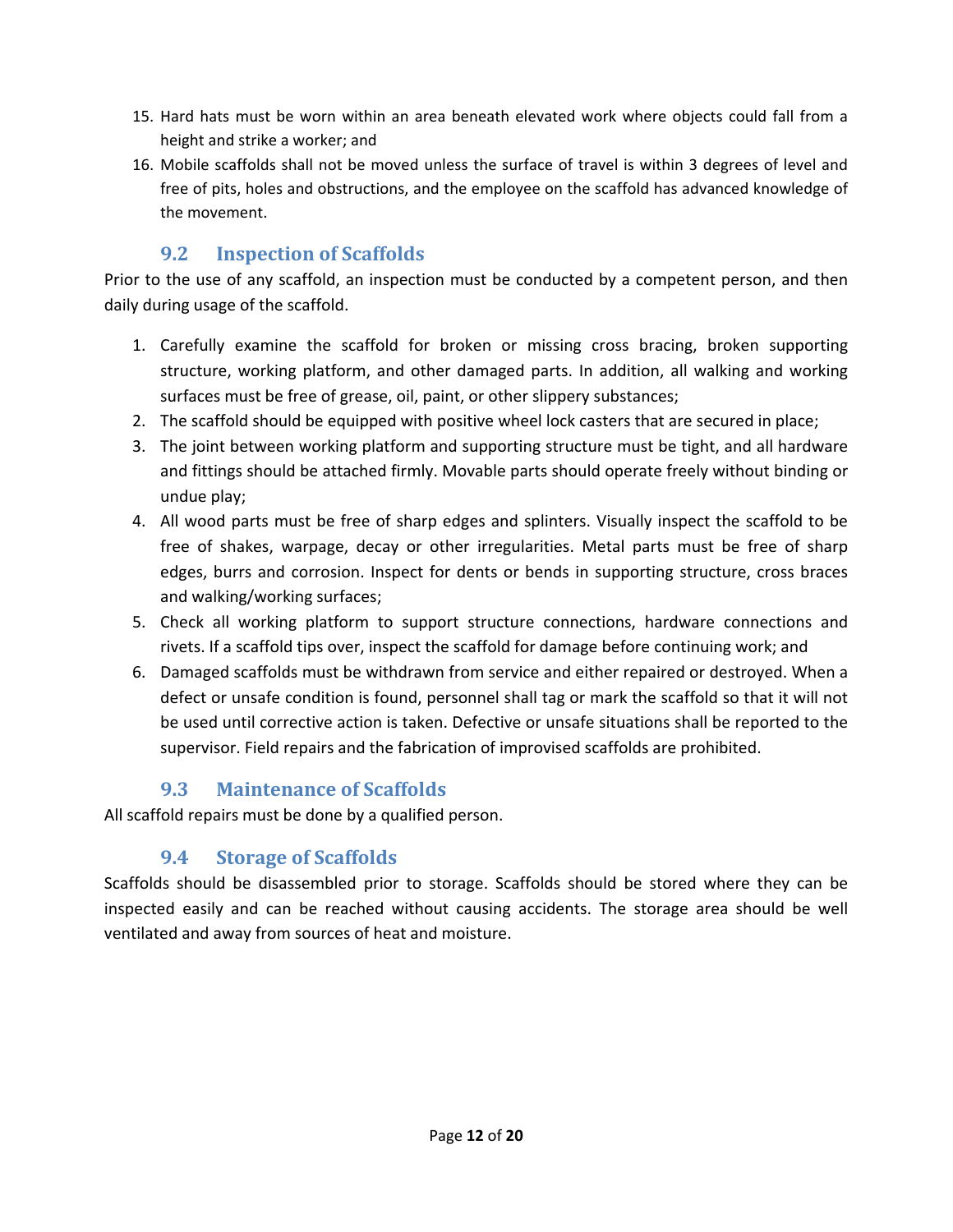### **10.0 AERIAL LIFTS**

Aerial lifts include the following types of vehicle mounted aerial devices used to elevate personnel to job sites above ground:

- **Articulating boom platforms** are designed to reach up and over obstacles.
- **Extensible or telescoping boom platforms** may extend over one hundred feet.
- **Vehicle mounted bucket lifts** are used to repair utility lines.
- **Scissor lifts** extend into the air via a series of crisscross supports.
- **Personal man lifts** are lightweight and designed for one person to use indoor.

#### **10.1 Specific requirements**

Below are the specific requirements for aerial lifts.

- 1. Aerial lifts shall be secured in the lower traveling position before the truck is moved for highway travel;
- 2. Lift controls shall be tested each day prior to use;
- 3. Only personnel authorized by a fall protection competent person and trained in the operations of the lift shall operate an aerial lift:
- 4. Employees shall always stand firmly on the floor of the basket and shall not sit or climb on the edge of the basket or use planks, ladders, or other devices for a work position;
- 5. A full-body harness shall be worn and a lanyard attached to the engineered anchor point in the basket when working from an aerial lift (exception: a harness is not required in a scissor lift or personal man lift with surrounding guardrail system and closing gate or latch chain);
- 6. Belting off to an adjacent pole structure, or equipment while working from an aerial lift shall not be permitted;
- 7. Boom and basket load limits specified by the manufacturer shall not be exceeded;
- 8. The brakes shall be set and when outriggers are used, they shall be positioned on pads or other solid surface. Wheel chocks shall be installed when using an aerial lift on an incline;
- 9. An aerial lift truck shall not be moved when the boom is elevated in a working position, except for equipment which is specifically designed for this type of operation;
- 10. Articulating and extensible boom platforms shall have both platform and ground controls; and
- 11. Before moving an aerial lift for travel, the boom shall be inspected to ensure that it is properly cradled and outriggers are in the stowed position.

### **10.2 Minimum Safe Approach Distances (M.S.A.D)**

The minimum safe approach distances to energized power lines and parts must be maintained. Please refer to the requirements outlined in National Fire Protection Association 70E Table 130.2 for details.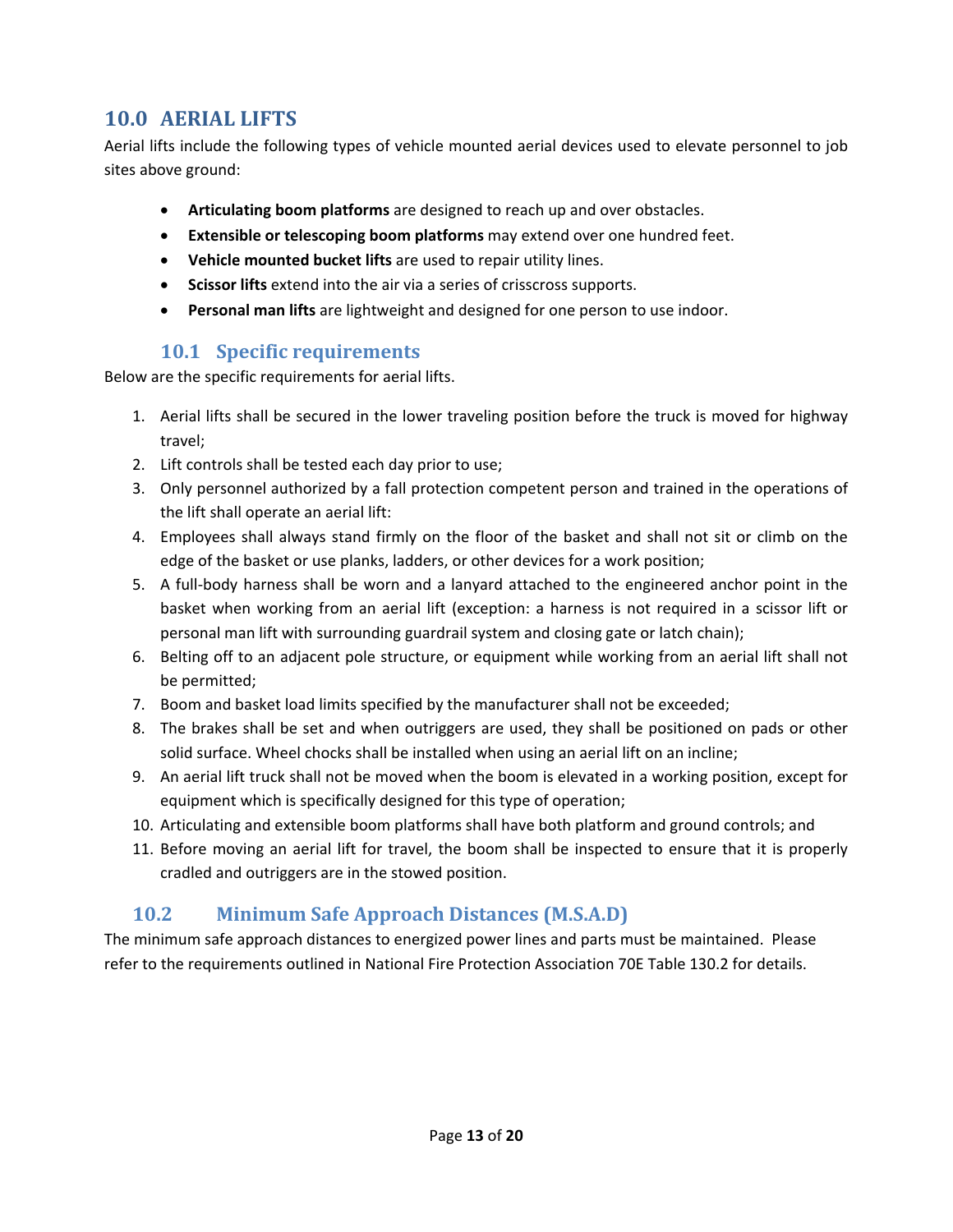## **11.0 PORTABLE LADDERS**

#### **11.1 Use of Portable Ladders**

The proper ladder must be selected for the task. General rules include the following:

- 1. The ladder chosen must be long enough to provide access to the work area without necessitating standing on the top two steps of a stepladder or the top three rungs of a straight ladder;
- 2. The ladder selected must be sufficient for the weight of the employee plus the weight of any tools and materials:
	- a. TYPE 1A‐Extra‐heavy industrial ladder will support 300 lbs.
	- b. TYPE 1‐Heavy‐duty industrial ladder will support 250 lbs.
	- c. TYPE 2‐Medium‐duty commercial ladder will support 225 lbs.
	- d. TYPE 3‐Light‐duty household ladder will support 200 lbs.
- 3. When a straight ladder is used to gain access to a roof, the side rails should extend at least three feet above the support point at the eave, gutter, or roof line;
- 4. Never splice together short ladders to form a longer ladder;
- 5. Never place ladders on boxes, barrels, or other unstable bases for additional height;
- 6. Ladders must be placed on level surfaces. Although ladder feet or shoes provide an important measure of safety, they cannot compensate for uneven ground unless they are designed with adjustable feet;
- 7. Be alert to slippery surfaces. Nonslip bases are not a substitute for safety in placing, lashing, or holding a ladder on oily, metal, concrete, or other slippery surfaces;
- 8. Do not use ladders for unintended purposes;
- 9. Do not use a metal ladder when working on or near electrical equipment;
- 10. The distance from the bottom of a straight ladder to its support wall shall be one-quarter the working length of the ladder or 4:1 ratio vertical to horizontal;
- 11. Where possible, straight ladders should be secured with a rope or wire at the top and blocked at the bottom;
- 12. The top two steps and platform of a stepladder shall not be used, and the top three rungs of a straight ladder shall not be used;
- 13. Do not over‐reach, jump or slide a ladder while on it. Ladders shall not be moved, shifted, or extended while occupied;
- 14. Always face the ladder using both hands while ascending or descending.
- 15. Tools or materials should be raised by means of a rope after the climber has reached the working position. Carrying heavy loads up or down ladders is prohibited;
- 16. Barricades and warning signs should be posted when ladders are placed near doors or other locations where they could be struck;
- 17. Two workers shall handle and set up all extension ladders;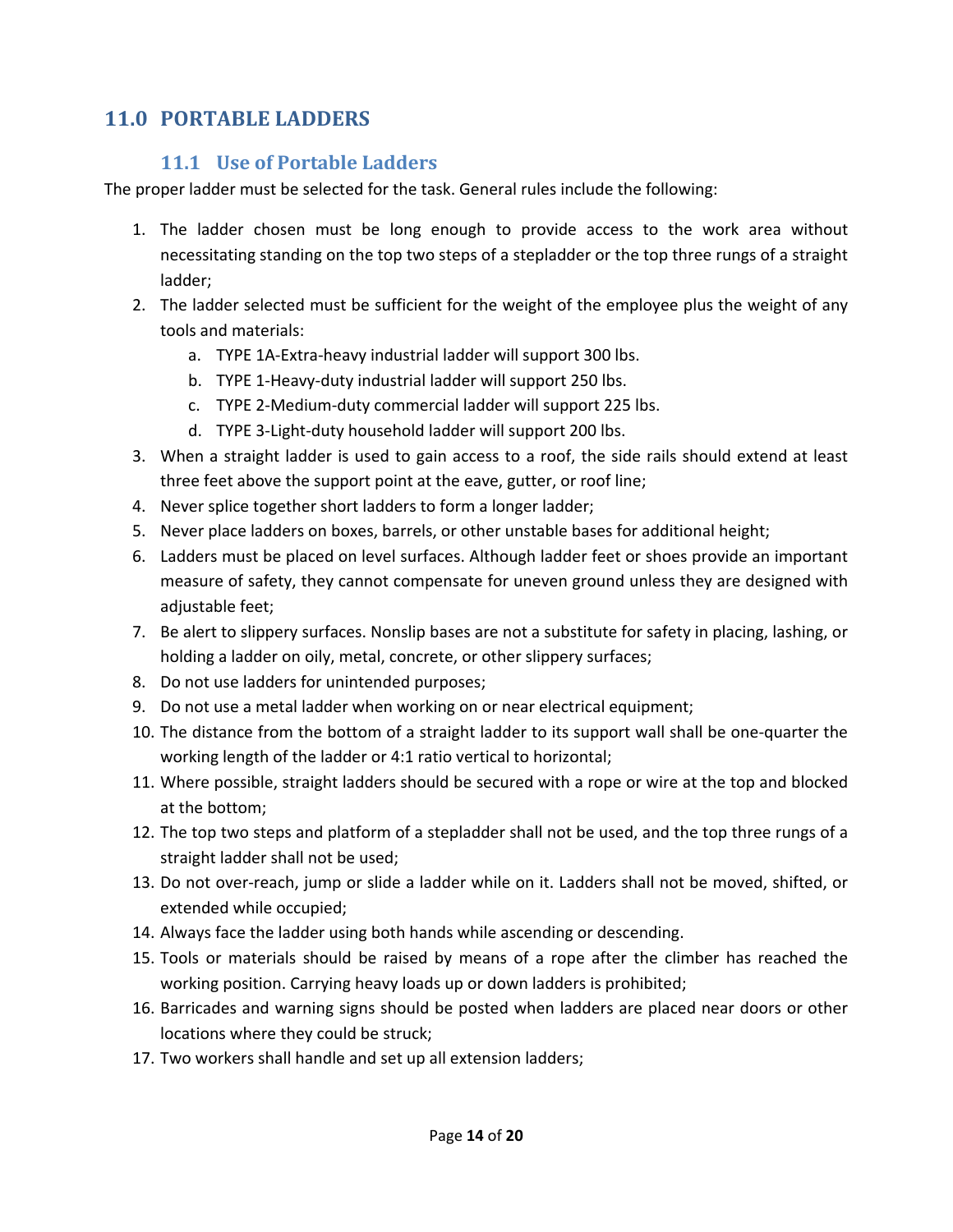- 18. Ladders should not be used by more than one person at a time unless they are designed for such use;
- 19. The bracing on the back side rails of stepladders is designed only for increasing stability, not for climbing;
- 20. Ladders shall not be used horizontally as platforms, runways, or scaffolds. Extension ladders must have proper overlap.
	- a. Three foot overlap for 32 foot ladder;
	- b. Four foot overlap for 32 to 36 foot ladder;
	- c. Five foot overlap for 36 to 48 foot ladder; and
	- d. Six foot overlap for 48 foot ladder
- 21. Make certain that both automatic locks of the extension ladder are in proper position before ascending the ladder;
- 22. Straight ladders and stepladders that exceed 10 feet may be held by another person for steadying;
- 23. The area around the top and bottom of the ladder shall be kept clear; and
- 24. Hard hats must be worn within an area beneath elevated work where objects could fall from a height and strike a worker.

### **11.2 Inspection of Ladders**

Prior to use of any ladder, an inspection must be performed:

- 1. Carefully examine the ladder for broken or missing rungs or cleats, broken side rails, and other damaged parts;
- 2. All cleats, rungs, and side rails must be free of grease, oil, paint, or other slippery substances;
- 3. The ladder should be equipped with feet that are secured in place;
- 4. The joint between steps and side rails must be tight, and all hardware and fittings should be attached firmly. Movable parts should operate freely without binding or undue play;
- 5. All wood parts must be free of sharp edges and splinters;
- 6. Visually inspect the ladder to be free of shakes, warpage, decay or other irregularities;
- 7. Metal ladders must be free of sharp edges, burrs and corrosion;
- 8. Inspect for dents or bends in side rails, rungs or cleats;
- 9. Check step to side rail connections, hardware connections and rivets; and if a ladder tips over, inspect the ladder for damage before continuing work.

### **11.3 Maintenance of Ladders**

Damaged ladders must be withdrawn from service and either repaired or destroyed. When a defect or unsafe condition is found, personnel should tag or mark the ladder so that it will not be used until the corrective action is taken. Defective or unsafe conditions must be reported to the supervisor. Field repairs and the fabrication of improvised ladders are prohibited. Never try to straighten a bent or bowed ladder. Remove it from service immediately. Do not paint wooden ladders with solid color paints. This may mask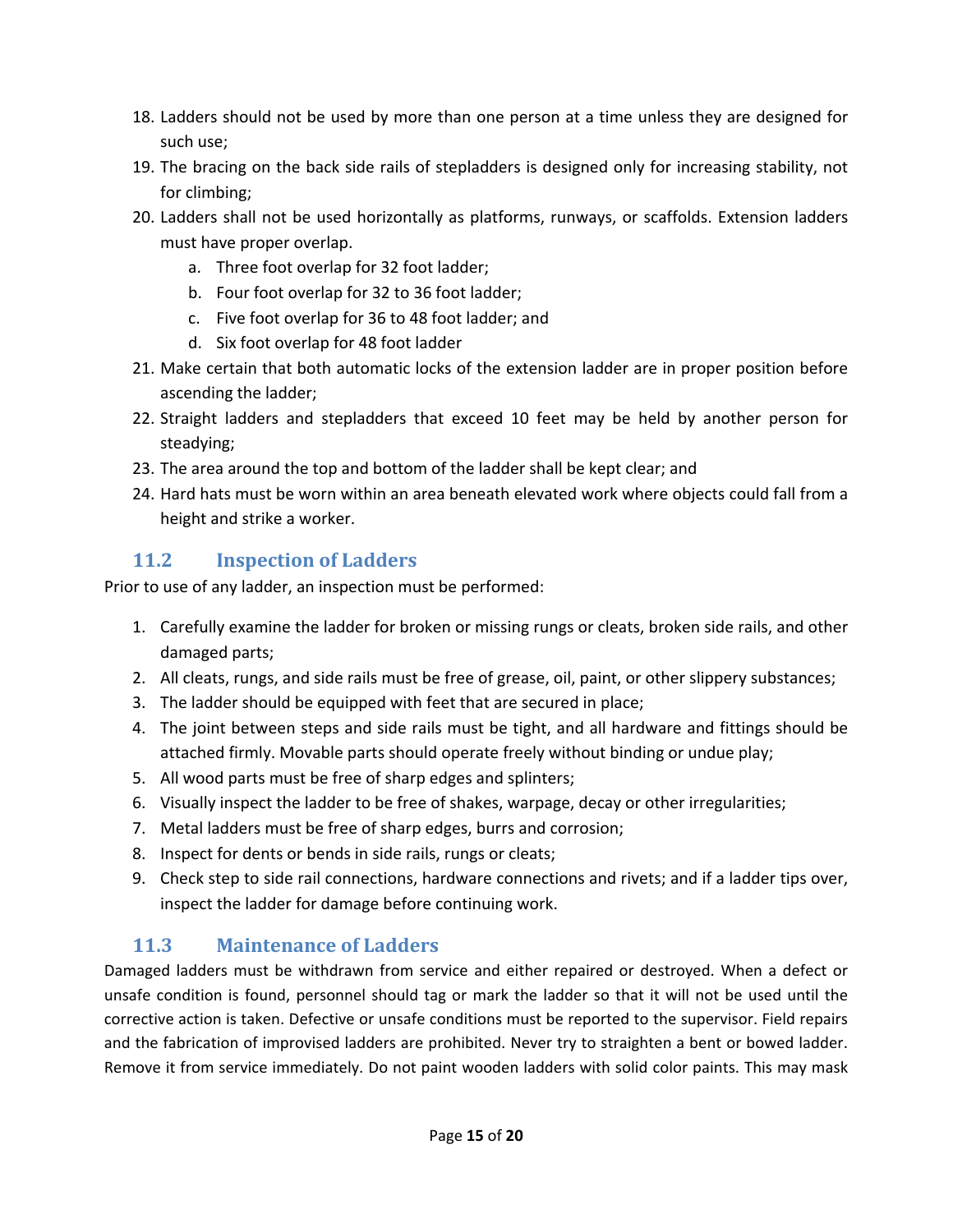cracks in the wood and make them hard to see. Clear wood preservative can be used to protect bare wood.

If exposed to greases, oils or other slippery substances, the ladder must be cleaned of the substance with solvents or steam. If the slippery substance is not completely removed, the ladder must be removed from service.

#### **11.4 Storage of Ladders**

Ladders should be stored where they can be inspected easily and can be reached without causing accidents.

### **12.0 FIXED LADDERS AND STAIRS**

#### **12.1 Fixed Ladders**

- 1. Fixed ladders should be designed to withstand a single concentrated load of at least 200 lbs.;
- 2. Rungs of metal ladders must have minimal diameter of three quarters inch. Rungs must be at least 16 inches wide, be spaced 12 inches apart;
- 3. Fixed Ladders, when their location so demands, must be painted or treated with a preservative to resist deterioration;
- 4. The preferred pitch for a safe descent is 75 to 90 degrees. Ladders with 90 degree pitch must have two and one half feet of clearance on the climbing side. There must be a three foot clearance on ladders with a 75 degree pitch;
- 5. There must be at least a seven inch clearance in back of the ladder to provide adequate toe space;
- 6. There must be a clear width of 15 inches on each side of the center line of the ladder, unless the ladder is equipped with a cage or well;
- 7. Fixed ladders must have cages if they are longer than 20 feet. Landing platforms must be provided on ladders greater than 20 feet long. A platform is required every 30 feet for caged ladders and every 20 feet for unprotected ladders; and
- 8. Side rails must extend at least 42 inches above the landing.

### **12.2 Fixed industrial stairs**

The following applies to all stairs around equipment, machinery, tanks etc. They do not apply to stairs used for fire exits:

- 1. Riser height and tread width of fixed industrial stairs should be uniform throughout any flight of stairs. All treads must be reasonably slip resistant;
- 2. The minimum permissible width of a stairway is 22 inches;
- 3. The angle to the horizontal made by the stairs must be between 30 and 50 degrees;
- 4. All stairs should be adequately lighted; and
- 5. If the tread is less than 9 inches wide the risers should be open.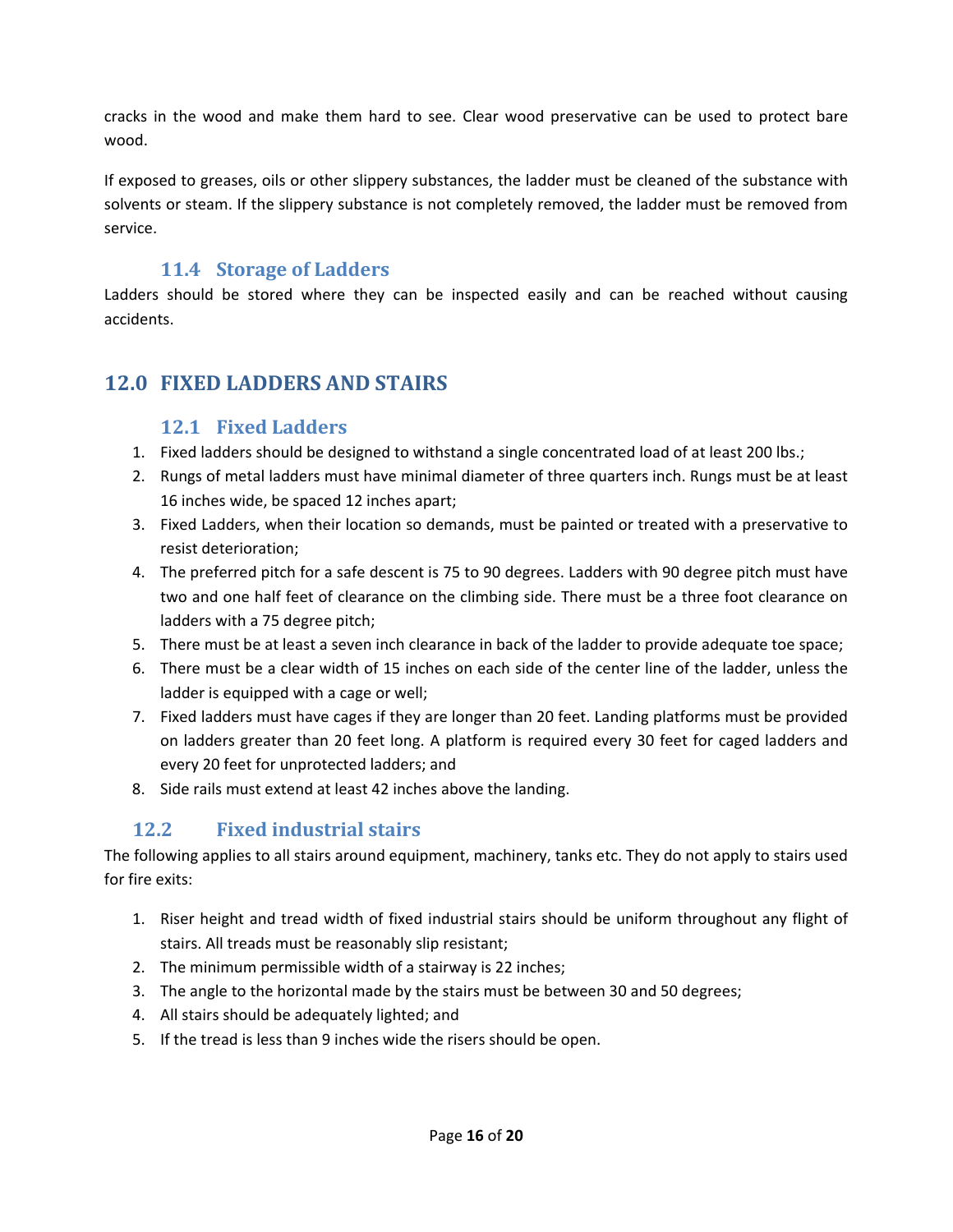# **12.3 Flights of Stairs Four or More Risers**

Below are the requirements.

- 1. A stair railing is required on each opened side;
- 2. If the stairway is less than 44 inches wide and both sides are enclosed, at least one handrail is required, preferably on the right side descending;
- 3. If the stairway is greater than 44 inches wide a handrail is required on each enclosed side;
- 4. If the stairway is greater than 88 inches wide an intermediate stair railing located midway is required;
- 5. The vertical height of a stair railing must be 30 to 34 inches, and it must be of construction similar to the standard guard railing; and
- 6. Spiral stairways are not permitted except for special limited usage and secondary access situations where it is not practical to provide a conventional stairway.

#### **12.4 Embedded Stairs**

Embedded stairs must meet the following:

- 1. Individual steps used for access or egress, embedded in the walls of risers or the conical top sections of manholes must be safe, well-constructed, and installed in accordance with good engineering practices;
- 2. Individual rungs or steps must be uniformly spaced from 12 to 16.5 inches; and
- 3. The use of steps in personal access holes should be designed to prevent the foot from sliding off the end.

#### **12.5 Alternating Tread Stairs**

Alternating tread type stairs are permitted if they are installed, used, and maintained according to the manufacturer's recommendations:

- 1. The stair must be installed at an angle of 70 degrees or less; and
- 2. The stairs must be equipped with a handrail at each side to assist the workers in climbing or descending.

#### **13.0 WALKING AND WORKING SURFACES**

In general, all areas of the workplace should be kept clean, orderly sanitary, and as dry as possible. These guidelines apply to work areas, passageways, store rooms, and service rooms:

- 1. All spills should be cleaned promptly. Floors in work areas must be kept free of scraps, chips, oil spills, and other debris;
- 2. Boxes, chairs, buckets, desks or any other device not specifically intended for use in extending reach shall not be used;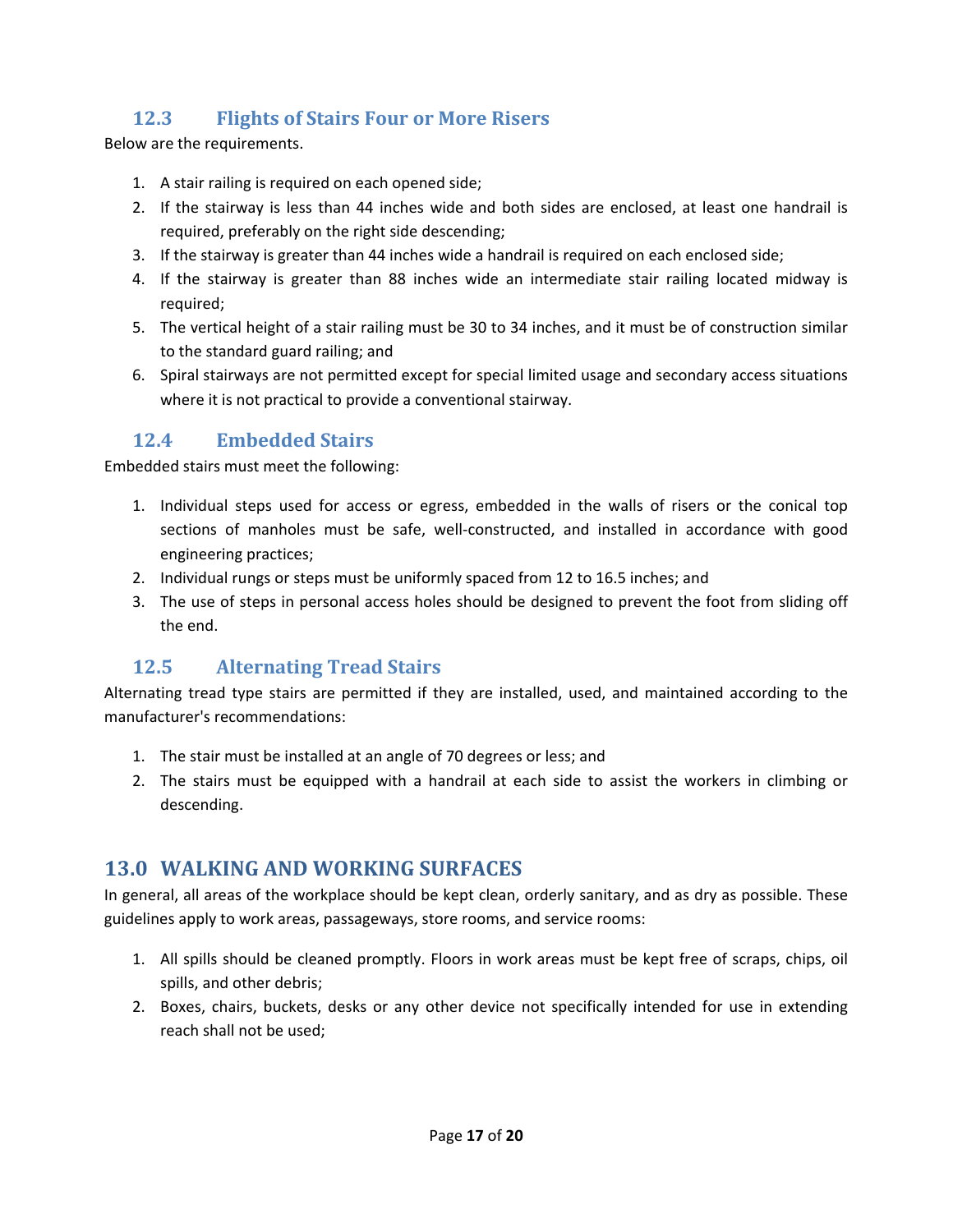- 3. Areas which are constantly wet should have non‐slip surfaces or mats where workers may walk or work. Where wet processes are used good drainage must be maintained;
- 4. Every floor, working place, and passageway must be maintained free from protruding nails, splinters, holes, and loose boards;
- 5. Where mechanical handling equipment is used, such as lift trucks, sufficient safe clearance must be provided for foot and vehicular traffic;
- 6. No obstructions that could create a hazard are permitted in aisles. All permanent aisles must be easily recognizable; and
- 7. As a general condition, a standard toe board and guard rail are required where ever people walk near or beneath the open sides of a platform or similar structures; where things could fall from a structure; or where things could fall from a structure into machinery below.

### **14.0 INFORMATION AND TRAINING**

The following sections outline the training requirements for employees using equipment associated with this FPP. HR or the on‐line EH&S training shall maintain training certifications associated with this program. Appendix B provides the duties for Competent and Qualified Persons.

#### **14.1 Ladders**

Employees who use ladders shall be knowledgeable of the following:

- How to inspect ladders for visible defects;
- How to use ladders properly; and
- **•** Trained in ladder safety.

#### 14.2 **PPE**

Employees who use personal fall protection equipment shall be knowledgeable of the following:

- Service life of the full body harness and lanyards;
- The proper hook-up, anchoring and tie-off techniques including determination of deceleration distances;
- Methods of use; and
- Inspection and storage of equipment

#### **14.3 Aerial Lifts**

Employees should receive training before using aerial lifts. Employees should be knowledgeable of the following:

- The manufacturer's instructions;
- Pre-start inspection of the lift;
- Inspection of the work area for dangerous conditions such as uneven surfaces, overhead obstructions such as power lines, and severe weather;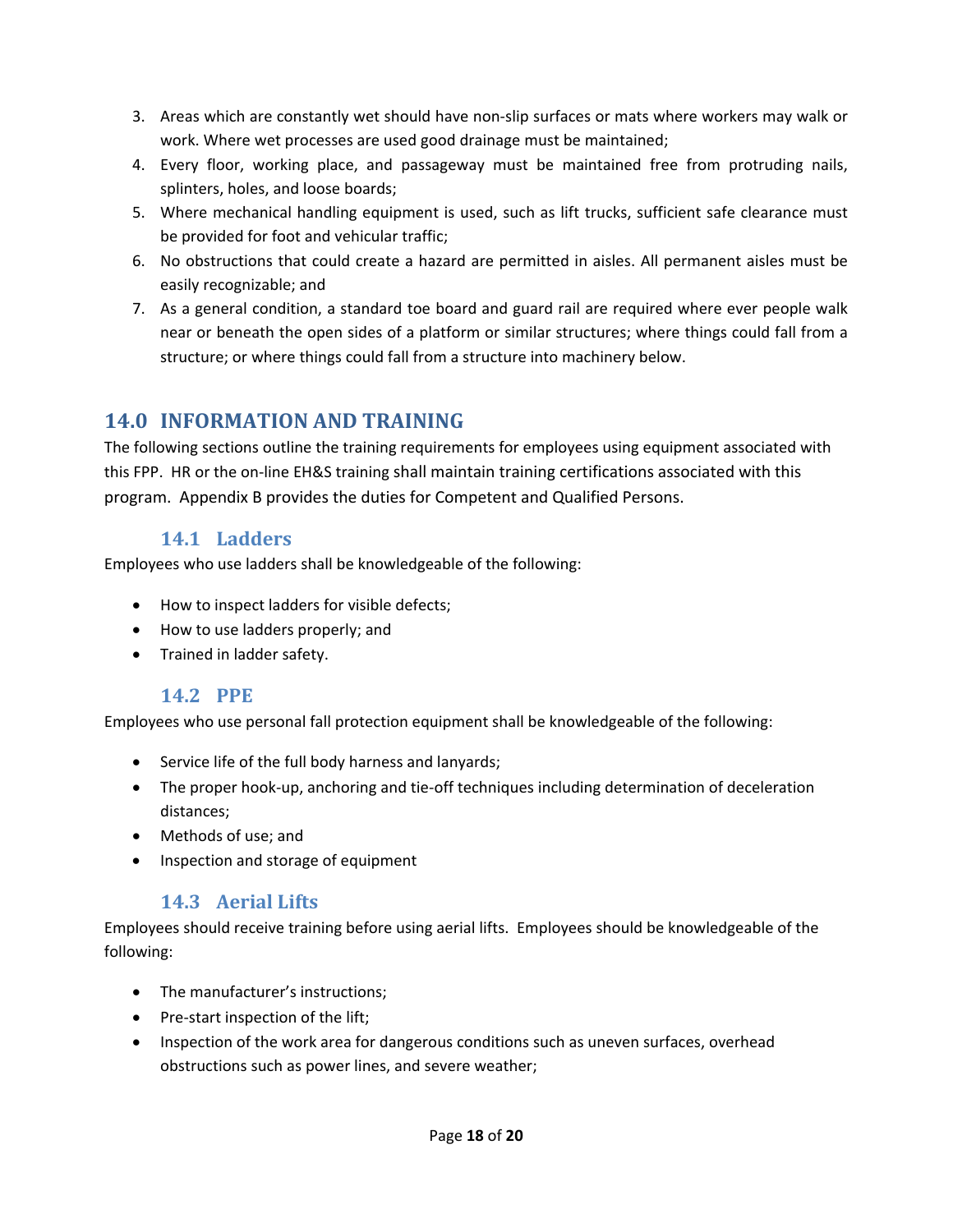- Load capacities of the equipment;
- How to safely move the equipment;
- How to prevent falls and use appropriate fall protection PPE; and
- Minimum safe approach distances to energized power lines.

#### **14.4 Scaffolds**

Specific training is required in the following:

- The nature of any electrical hazards, fall hazards, and falling object hazards in the work area;
- The correct procedures for dealing with electrical hazards and for erecting, maintaining, and dissembling the fall protection systems and falling object protection systems being used;
- The proper use of the scaffold, and the proper handling of materials on the scaffold; and
- The maximum intended load and the load carrying capacities of the scaffolds.

### **14.5 Competent Person**

Supervisors, who act as the competent person for a department, shall be trained and certified through a qualified fall protection training program (8 hours) to be qualified and knowledgeable of the following:

- The nature of falls in the work area;
- The correct procedures for erecting, maintaining, disassembling, and inspecting the fall protection systems used;
- The use and operation of guardrail systems, personal fall arrest systems, safety net systems, warning line systems, safety monitoring systems, controlled access zones, and other protection to be used;
- The role of each employee in the safety monitoring system when this system is used;
- The limitations on the use of mechanical equipment during the performance of roofing work on low sloped roofs;
- The correct procedures for the handling and storage of equipment and material, and the erection of overhead protection;
- The role of employees in the FPP; and
- The applicable OSHA Standards.

### **14.6 Scaffold Competent Person**

Supervisors who act as the competent person in the use of scaffolding shall be additionally trained and certified through a scaffold competent person training program (4 hours) to be qualified and knowledgeable of the following:

- The proper selection of scaffold for the task based upon the type of work to be conducted and the working load to be supported;
- The correct procedures for the erection of scaffolds, dismantling of scaffolds, moving of scaffolds, and altering scaffolds; and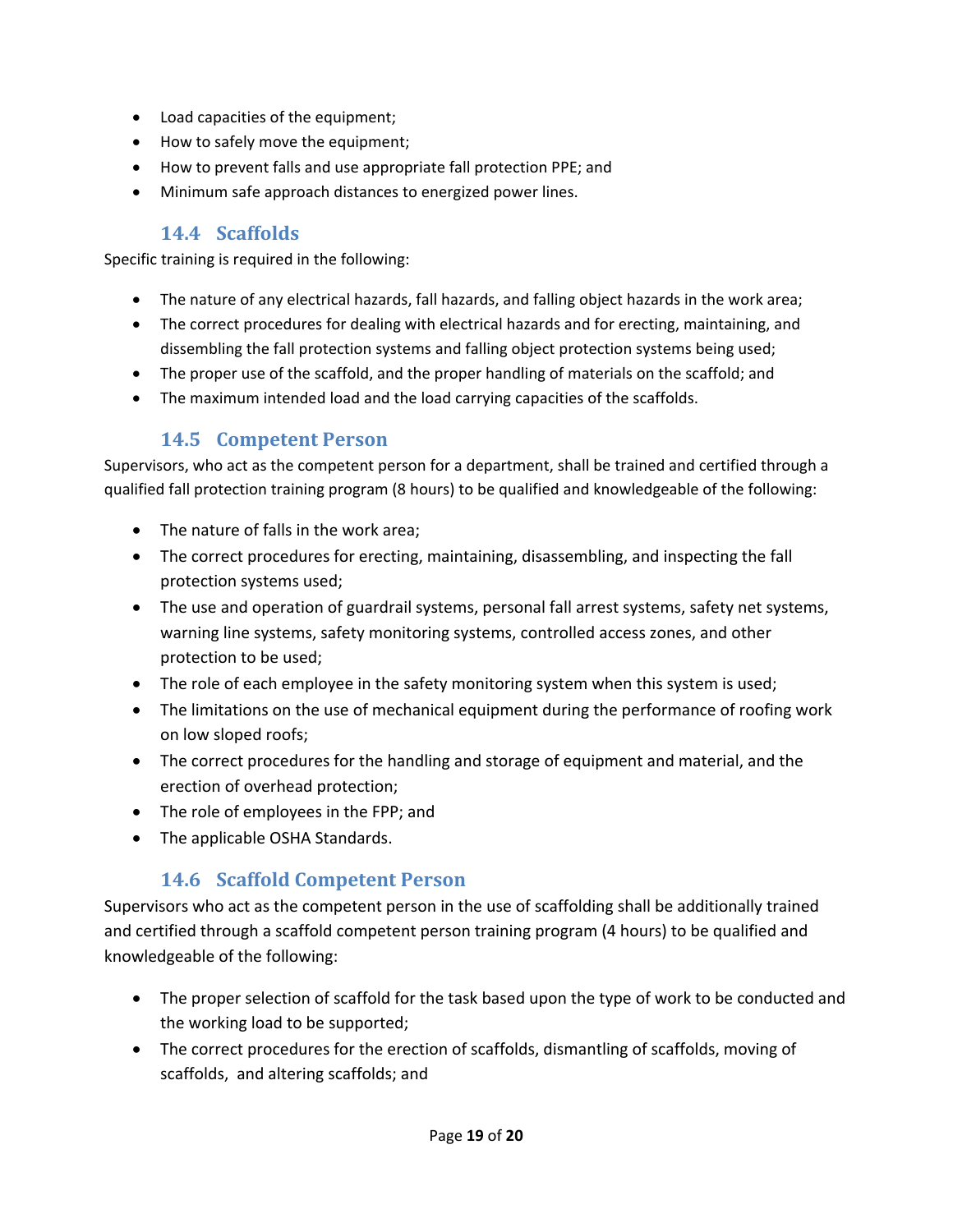• The applicable OSHA Standards.

### **14.6 Qualified Climbers**

Employers who climb fixed ladders, step bolts, or similar climbing devices on towers and poles shall use a means of fall protection and be tied‐off to anchor points 100% of the time. Employees who climb shall meet the following requirements:

- Shall be physically capable;
- Shall have successfully completed a training or apprenticeship program that covers hands-on training for the safe climbing of ladders or step bolts; and
- Shall be protected by a fall protection system when reaching their work position.

Employees will require re-training under any of the following conditions:

- Changes in the workplace render previous training obsolete;
- Changes in the types of fall protection systems or equipment to be used render previous training obsolete; or
- Inadequacies in an employee's knowledge of use of fall protection systems or equipment or observed behavior indicate that the employee has not retained the require training.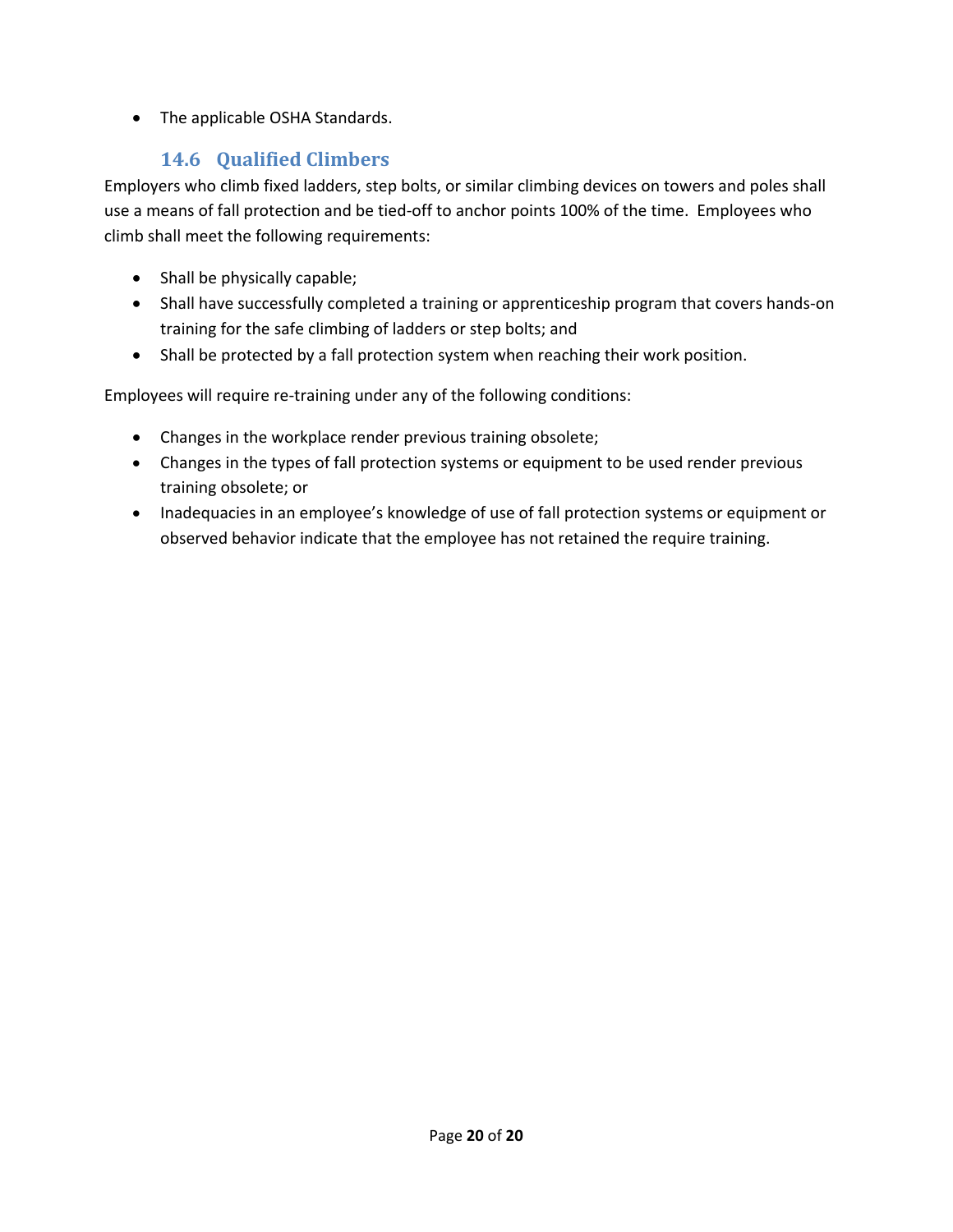#### **APPENDIX A – GLOSSARY**

**Anchorage** – a secure point of attachment for lifelines, lanyards or deceleration devices.

**Anchorage Connector** – used to join the connecting device (lanyard, lifeline, or deceleration device) to the anchorage.

**Arresting Force** – the force transmitted to the body when a fall is arrested. Also known as Fall Arrest Force.

**Body Belt** – a waist strap for attaching to a lanyard, lifeline or deceleration device. Used for positioning and/or restraint. Also known as a Safety Belt. Body belts are to be used as positioning devices and are not approved for personnel fall arrest systems.

**Body Harness** – a design of straps which is secured about a person in a manner to distribute fall arresting forces over at least the thighs, pelvis, waist, chest and shoulders, with provisions for attaching it to other components of a personal fall arrest system. Also known as a Full‐Body Harness.

**Body Wear** – the personal protective equipment worn by a worker, such as a body belt or body harness.

**Buckle** – an integral connector used to attach straps or webbing segments together or to themselves.

**Cam Buckle** – an integral connector whereby the shoulder straps can be easily adjusted simultaneously with one hand. Promotes proper snug fit; will not slip or misadjust.

**Friction Buckle** – an integral connector whereby the webbing passes over the knurled bar and back down between the knurled bar and frame to adjust and tighten webbing straps.

**Mating Buckle** – an integral connector whereby a center bar is pushed through a square link. Webbing is then tightened for proper fit.

**Tongue Buckle** – an integral connector similar to a standard belt buckle whereby a webbing strap is inserted through the buckle placing the buckle tongue through the appropriate grommet hole. Also known as a Grommet Buckle.

**Quick‐Connect Buckle** – for leg and chest harness straps that interlock similar to a seat belt for easy use and features a dual-tab release mechanism to prevent accidental opening.

**Competent Person** – one who is capable of identifying existing and predictable hazards in the surroundings or working conditions which are hazardous, or dangerous to employees, and who has the authority to take prompt corrective measures to eliminate them.

**Connecting Device** – the critical link which joins the body wear to the anchorage/anchorage connector, such as shock-absorbing lanyard, fall limiter, self-retracting lifeline, rope grab, etc.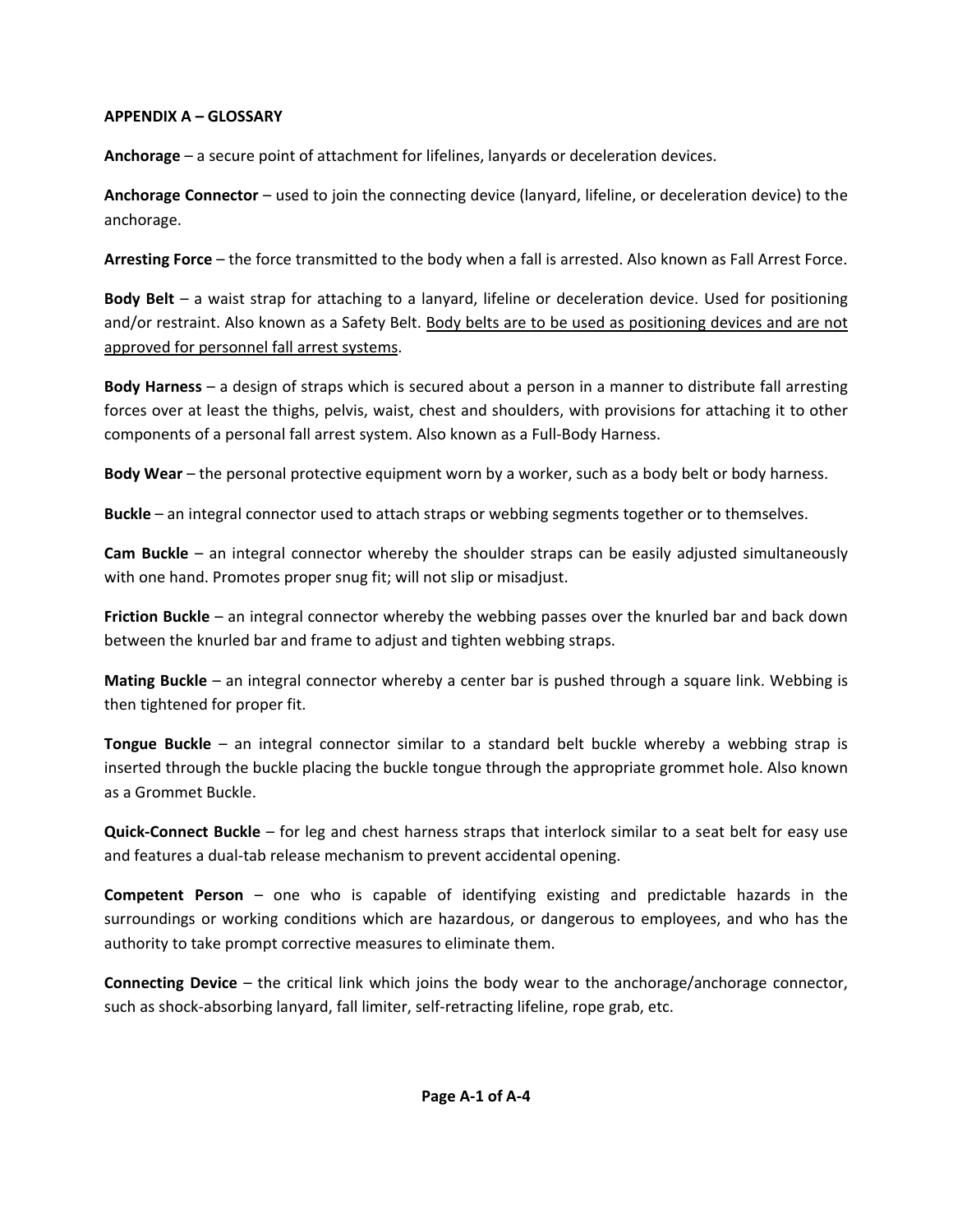**Connector** – a mechanism or device used to join together components of a personal fall arrest system or parts of a component within the system. See also Hardware.

**D‐Ring** – an integral component or provision commonly found on body wear and some anchorage connectors which allows for attaching a connecting device (lanyard, lifeline, or deceleration device).

**Deceleration Device** – any mechanism which serves to dissipate energy during a fall arrest, limiting the forces imposed on a person.

**Deceleration Distance** – the additional vertical distance a falling person travels, excluding lifeline elongation and free fall distance, before stopping, from the point at which the deceleration device begins to operate. It is measured as the distance between the location of a person's body harness attachment point at the moment of activation (onset of fall arrest forces) of the deceleration device during a fall, and the location of that attachment point after the person comes to a full stop.

**Fall Indicator** – a safety device or warning flag which serves to let a user know that a shock‐absorbing lanyard has been involved in a fall and should be removed from service.

**Fall Limiter** – a self‐retracting lifeline/lanyard with a quick‐activating braking system that limits a free fall.

**Free Fall** – the act of falling before the personal fall arrest system begins to arrest the fall.

**Free Fall Distance** – the vertical distance a person falls before the fall arrest system begins to arrest the fall.

**Full‐Body Harness** – (See Body Harness.)

**Guard rail** ‐ A barrier erected to prevent personnel from falling to lower levels.

**Hardware** – buckles, D‐rings, snap hooks and associated connectors which are used to attach components of a personal fall arrest system or parts of a component within the system.

**Hole** ‐ A void or gap 2 inches or more in its least dimension in a floor, roof, or other walking/working surface.

**Lanyard** – a flexible line of rope, wire rope/cable, or webbing which generally has a connector at each end for securing a body belt or body harness to a lifeline, deceleration device or anchorage.

**Lanyard Ring** – a component of a body harness that allows the user to attach a lanyard when not in use so that it is not hanging freely.

**Lifeline** – a line provided for direct or indirect attachment to a body belt, body harness, lanyard, or deceleration device. Such lifelines may be horizontal or vertical in application.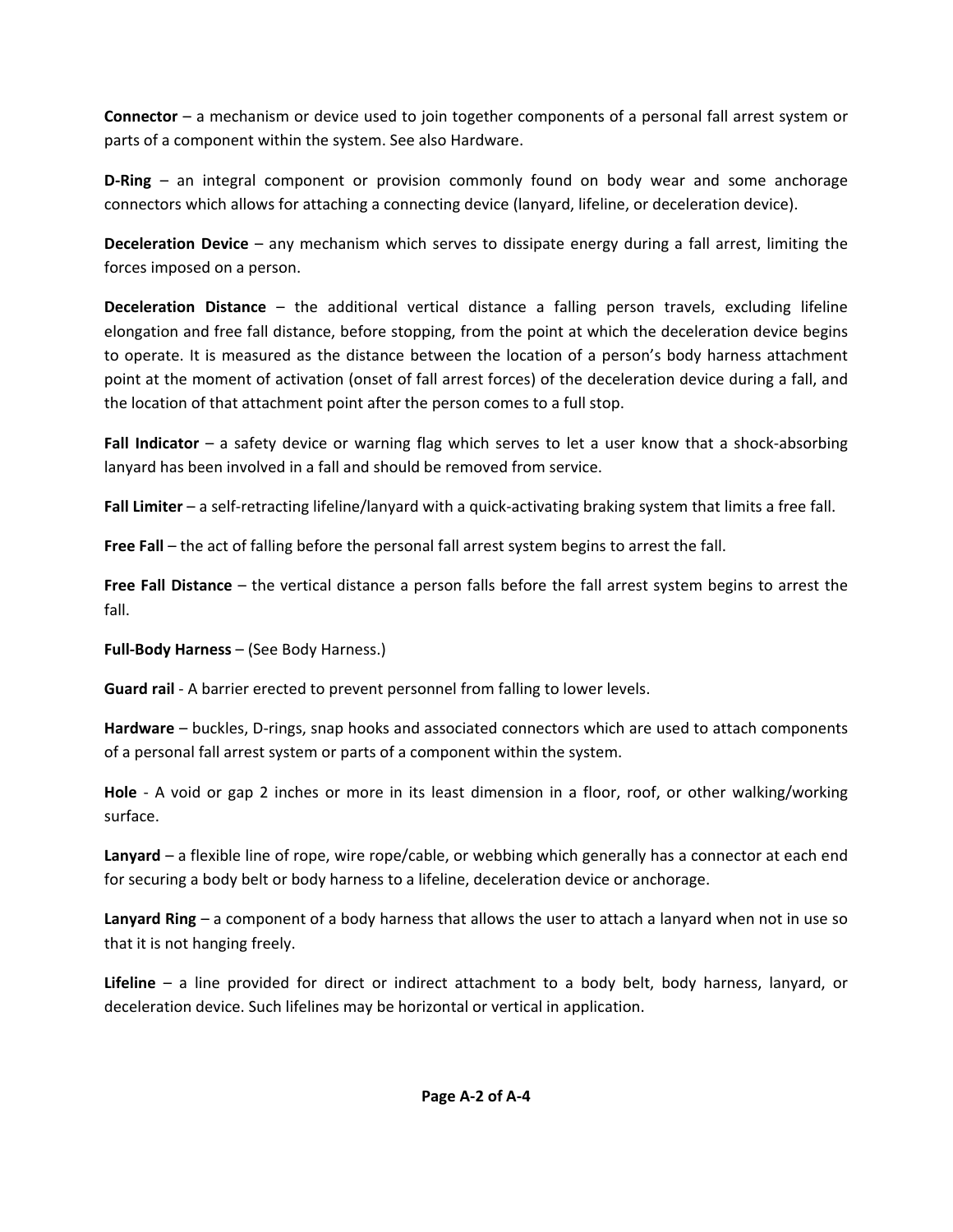**Low‐Slope Roof** ‐ a roof having a slope less than or equal to 4:12 (vertical to horizontal).

**Lower Level** – an area or surface to which a person can fall.

**Minimum Safe Approach Distance** ‐ the closest distance an employee is permitted to approach an energized or a grounded object.

**Maximum Arrest Force** – the peak force on the body during arrest of a fall by the fall arrest system. Also known as Peak Fall Arrest Force.

**One Hundred Percent Tie‐off** ‐ connected to an anchor point 100% of the time with either dual lanyards, self-retracting lifelines or a combination of the two.

**Personal Fall Arrest System** – an arrangement of components that together will arrest a person in a fall from a working level. It typically consists of an anchorage, connecting device and body harness, and may include a lanyard, deceleration device, lifeline or a combination of these.

**Personal Fall Limiter (PFL)** – a self‐retracting lanyard with a quick‐activating braking system that limits a free fall. In addition, a PFL offers versatility through dual operation by either attaching directly to the harness back D‐ring for use as a personal fall limiter, or can be used as a traditional retractable lifeline.

**Qualified person** ‐ one with a recognized degree or professional certificate and extensive knowledge and experience in the subject field who is capable of design, analysis, evaluation and specifications in the subject work, project or product.

**Retractable Lifeline** – See Self‐Retracting Lifeline/Lanyard.

**Rollout** – a process by which a snap hook, carabineer or similar device unintentionally disengages from another component to which it is attached.

**Rope Grab** – a deceleration device which travels on a lifeline and automatically engages the lifeline and locks to arrest a fall.

**Scaffold** ‐ any temporary elevated or suspended platform, at its supporting structures, used for supporting employees or materials or both.

**Trailing Rope Grab** – a rope grab which moves freely up and down the lifeline with hands‐free operation.

**Self‐Retracting Lifeline/Lanyard** – a deceleration device containing a drum‐wound line which can be slowly extracted from or retracted onto the drum under slight tension during normal worker movement, and which, after onset of a fall, automatically locks the drum and arrests the fall. Refer to Fall Limiter.

**Shock Absorber** – a component of a personal fall arrest system which allows dissipation of energy by extending deceleration distance reducing fall arrest forces.